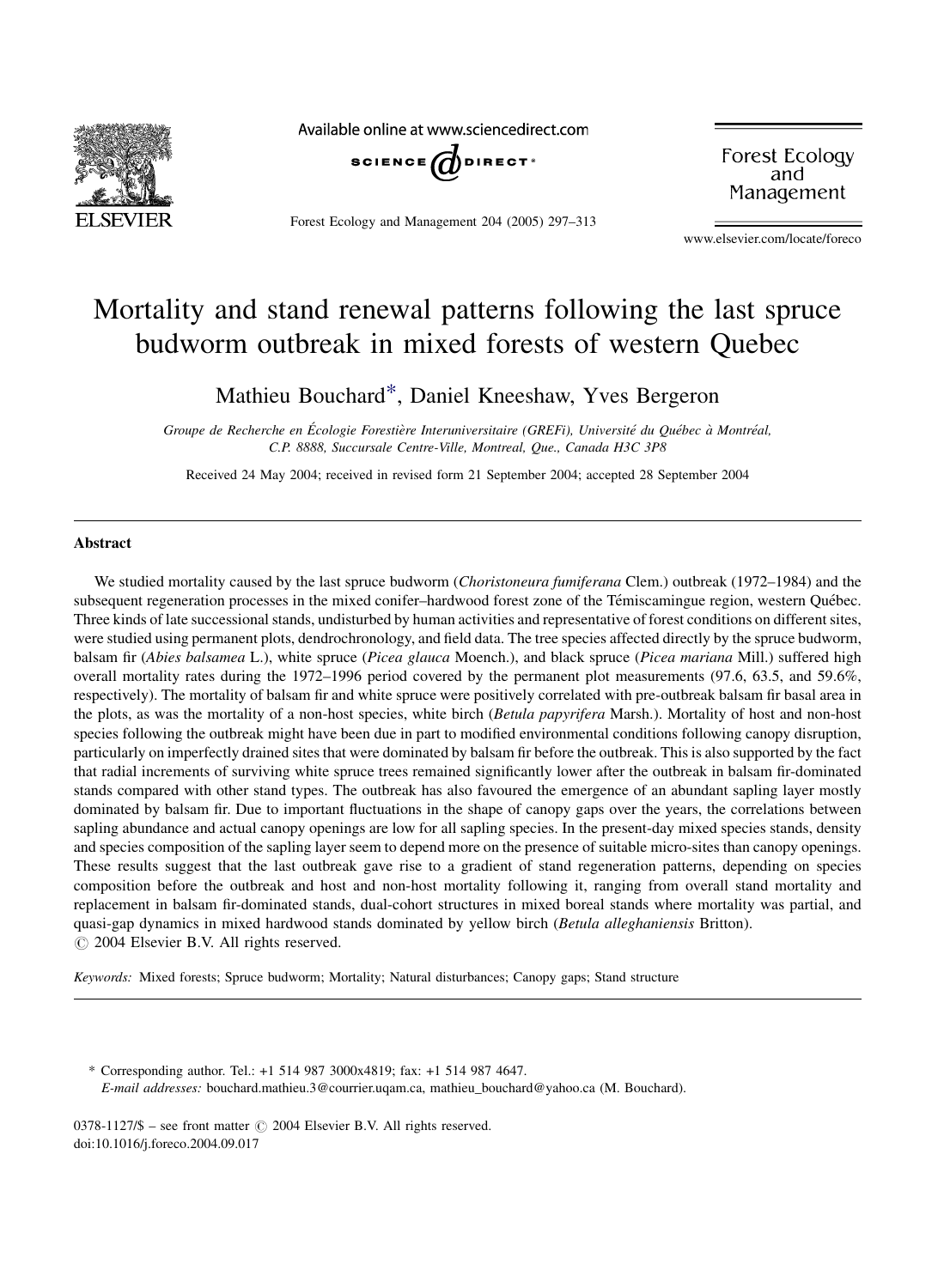# <span id="page-1-0"></span>1. Introduction

Natural dynamics are not yet well understood in the sub-boreal mixed forest zone [\(Chen and Popadiouk,](#page-15-0) [2002](#page-15-0)). In the mixed woods of western Québec, repetitive spruce budworm outbreaks are known to have an important effect on the softwood component in late-successional forests [\(Bergeron and Leduc,](#page-15-0) [1998; Blais, 1981\)](#page-15-0), while random gap-phase mortality is hypothesized as being a dominant form of mortality for non-host (mainly hardwood) tree species [\(Brown,](#page-15-0) [1981; Payette et al., 1990; Grondin et al., 1996](#page-15-0)). The relative importance of these two important disturbance types is however conjectural, especially in the case of mixed stands where host and non-host species are closely intermingled. The threshold at which spruce budworm outbreaks act as a stand replacing disturbance rather than a gap-level disturbance has been poorly studied.

Mortality following a spruce budworm outbreak can be almost total for balsam fir, but is usually inferior for white spruce and black spruce ([Maclean,](#page-15-0) [1980](#page-15-0)). At the stand scale, a relationship has been established between mortality caused during an outbreak and factors including tree species composition, or soil characteristics such as drainage and/or productivity. Lower mortality in mixed stands has been observed when compared with pure balsam fir stands ([Maclean, 1980; Bergeron et al., 1995; Su et al.,](#page-15-0) [1996; Maclean and MacKinnon, 1997\)](#page-15-0), but lower mortality is also observed on mesic compared to xeric or humid sites [\(Dupont et al., 1991; Archambault et](#page-15-0) [al., 1990\)](#page-15-0). In fact, the results obtained by these different studies are sometimes at odds and appear to vary on a regional basis (see [Bergeron et al., 1995;](#page-15-0) [Maclean and MacKinnon, 1997](#page-15-0)). These two predictor variables (composition and site) are also often correlated, and their respective effects cannot always be separated clearly [\(Osawa, 1994](#page-16-0)).

Other than mortality patterns, the distribution of regeneration within a stand will aid in determining whether the gap or the stand perspective is more appropriate for understanding forest dynamics after disturbance. When regeneration is restricted to, or more abundant in canopy openings created by disturbances, or when its composition is strongly influenced by parameters such as gap size [\(Kneeshaw](#page-15-0) [and Bergeron, 1998, 1999\)](#page-15-0), the gap perspective is

more adequate. However, in boreal forests, light often penetrates into the understory elsewhere than under gaps created recently by the death of large trees ([Ban](#page-15-0) [et al., 1998\)](#page-15-0). Numerous very small canopy openings can remain unfilled for long periods as a result of the low branch plasticity of most boreal tree species ([Bartemucci, 2002](#page-15-0)) and the angle of solar radiation at higher latitudes ([Canham et al., 1990; Ban et al.,](#page-15-0) [1998](#page-15-0)). These characteristics allow for relatively high light levels throughout the stand [\(Bartemucci, 2002\)](#page-15-0), and may thus facilitate the emergence or maintenance of a seedling or sapling cohort that is not restricted to canopy openings. Thus, mortality following a spruce budworm outbreak can result either in gap-centered regeneration ([Kneeshaw and Bergeron, 1998\)](#page-15-0), bimodal age structures at the stand scale ([Pominville et](#page-16-0) [al., 1999; Morin, 1994](#page-16-0)), or even-aged stands where mortality had been near total [\(Ghent et al., 1957;](#page-15-0) [Baskerville, 1975; Morin, 1994\)](#page-15-0).

In this paper, our goal is to evaluate the effect of a spruce budworm outbreak on stand dynamics along a gradient of biotic and abiotic conditions found in three stand types: balsam fir-dominated stands, mixed stands dominated by other boreal tree species, and mixed stands dominated by yellow birch. Tree mortality is examined in these stands, and residual forest structure and regeneration patterns are analyzed in the two mixed species stand types where mortality was partial. In particular, we evaluate whether the stand or gap perspective is more appropriate for predicting future stand development, and we use this information to draw implications for forest management in the context of spruce budworm outbreaks.

# 2. Methods

#### 2.1. Study area

Our study area is located in the Témiscamingue region, in the western portion of the province of Québec (Canada). It is entirely within the balsam firyellow birch domain according to the current bioclimatic classification (Ministère des Ressources Naturelles du Québec, 2000). This is a transitional vegetation zone between the boreal forest to the north and the temperate northern hardwoods forest zone to the south, also corresponding to the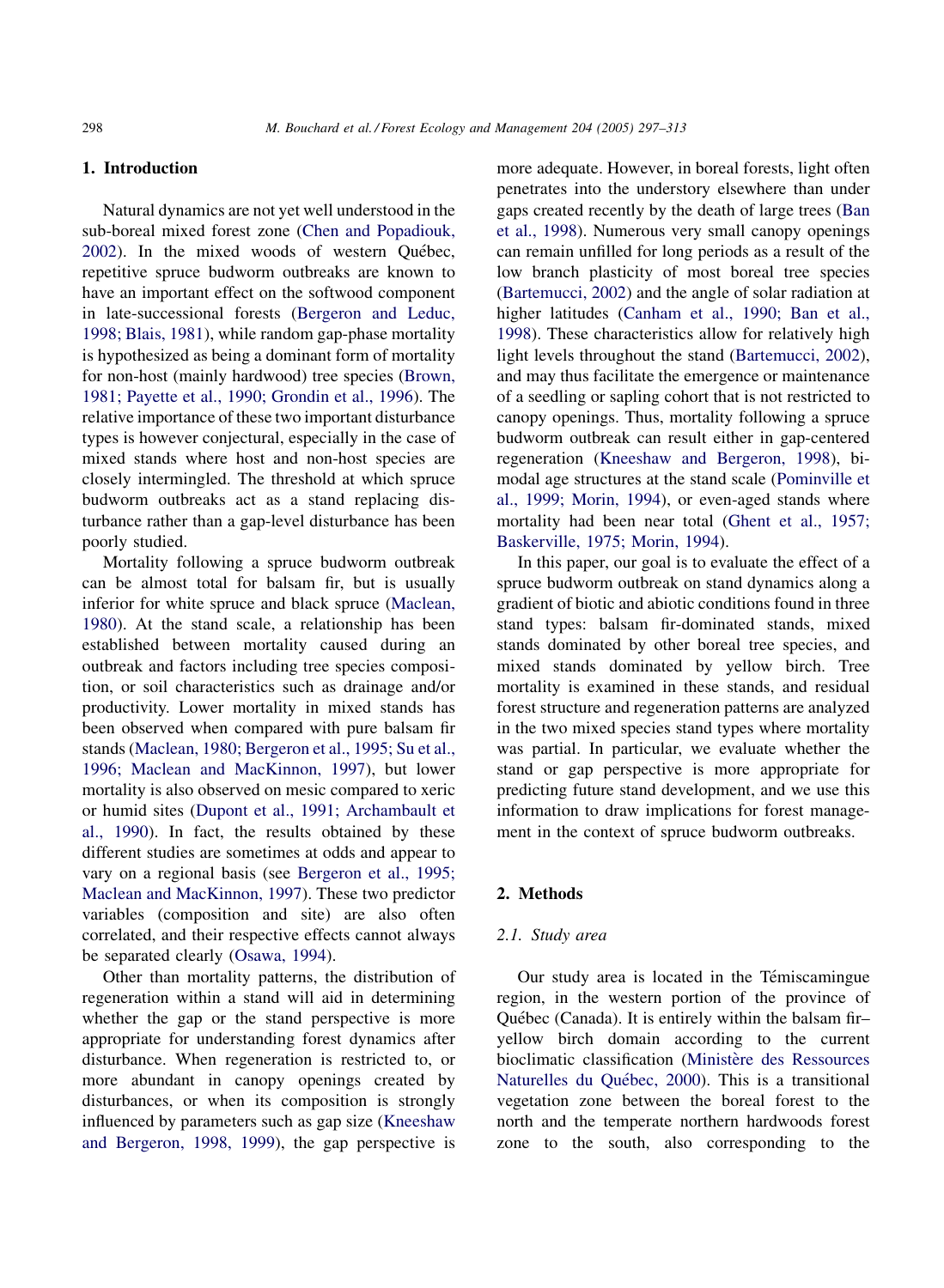Missinaibi-Cabonga (B.7) forest zone of [Rowe \(1972\)](#page-16-0). The study area spans over  $3600 \text{ km}^2$  and comprises a landscape dominated by glacial deposits, essentially tills of various thicknesses but also a few outwash plains as well as glacio-lacustrine deposits. A mean annual temperature of  $1.9\degree C$  and a mean annual precipitation of 995.9 mm (including 290.8 cm as snow) were recorded during the 1971–2001 period at Belleterre's meteorological station  $(47^{\circ}23^{\prime}N,$  $78^{\circ}42'$ W), the only one located within our study area.

The repeated occurrence of past wildfires in this region has been studied, and the length of the natural fire cycle has been estimated at 200 years ([Grenier,](#page-15-0) [2003](#page-15-0)). This mixed forest region is dominated by species such as balsam fir (BF), yellow birch (YB), white birch (WB), white cedar (WC, Thuja occidentalis L.), black spruce (BS), white spruce (WS), red maple (RM, Acer rubrum L.) and sugar maple (A. saccharum Marsh.). Trembling aspen (Populus tremuloides Michx.), jack pine (Pinus banksiana Lamb.), and red pine (P. resinosa Ait.) are also abundant but regenerate mostly after fire under natural conditions. Eastern white pine (P. strobus L.), an economically important species, regenerates abundantly after surface fires but also occurs in late-successional stands where sparse old individuals can reach considerable sizes. The tree height of the forest canopy generally varies between 15 and 25 m, with a few large trees such as white spruce or white pine occasionally reaching 30 m or more. Understory species such as mountain maple (MM, A. spicatum Lam.), hazelnut (HN, Corylus cornuta Marsh.) and speckled alder (Alnus rugosa (DuRoi) Spreng.) are widespread in many late-successional stands.

# 2.2. Stand types

For late-successional stands in this region, composition correlates relatively well with site factors ([Gosselin et al., 1998\)](#page-15-0). Three major late-successional stand types—mixed hardwoods, mixed boreal, and balsam fir-dominated stand types—were studied in detail. These stand types correspond to categories commonly used for forest mapping and forest management in Québec as well as elsewhere in northeastern North America. In our study region, mixed hardwood stands are characterized by the significant presence of yellow birch and are associated

with mesic sites or well-drained sites on up-slopes. Mixed boreal stands, where coniferous species (white cedar, fir, spruces) dominate in association with white birch and red maple, tend to occur on mid-slopes, and stands dominated by balsam fir (before the outbreak) generally occur on imperfectly drained down-slope sites.

The recent dynamics of the three selected stand types were studied using dendroecology and data from permanent inventory plots. In addition, current canopy structure and regeneration were evaluated from field transects in the two mixed species stands. The sampled stands were not significantly affected by logging and had not burned for at least 150 years. Three major spruce budworm outbreaks occurred in our study area during the last century, the last one between 1972 and 1984.

#### 2.3. Recent forest dynamics and mortality

To quantify the composition, structure and recent dynamics of the main late-successional stand types, we used permanent plots established and maintained by the provincial Ministry of Natural Resources that are located in the study area. These plots were established in 1972 and were remeasured in 1979 and 1996. In each plot, diameter at breast height (DBH) and species of every tree with a DBH of more than 9 cm were recorded individually during the periodic measurements. The methodology used for the establishment and subsequent remeasurement of these  $400 \text{ m}^2$  circular plots are described in full elsewhere [\(Anonymous, 2000](#page-14-0)). Characteristics such as canopy composition, soils, potential vegetation, and disturbance history were used to select plots corresponding to mixed boreal, mixed hardwood, and balsam fir-dominated late-successional stand types. Plots that were subjected to heavy partial cuttings during the period, those that were located in areas that had burned within the last 150 years (as determined from fire maps, stand composition, and maximal tree age), and those located in other stand types were not considered. This yielded 22, 14, and 27 plots for mixed-boreal, mixed-hardwood, and balsam fir-dominated stand types, respectively. Some dendrometric and compositional characteristics of these stands are given in [Table 1.](#page-3-0)

We used these records to quantify the mortality that occurred in the three stand types. The mortality rate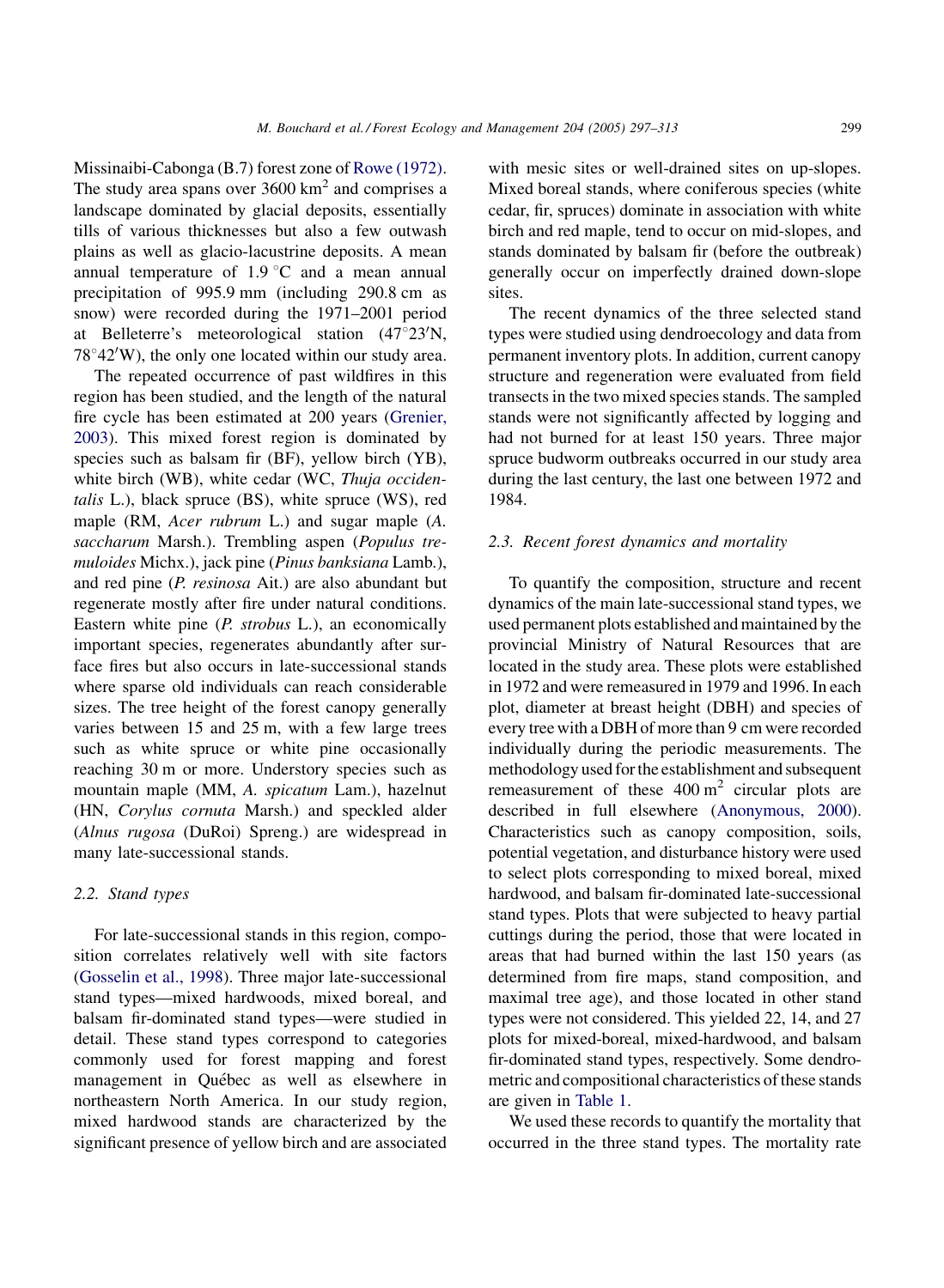<span id="page-3-0"></span>Table 1

Tree composition in mixed hardwood, mixed boreal, and balsam fir-dominated stand types, according to permanent plot measurements and variable radius plots located along the field transects

| Species/stand type   |                  | Basal area $(m^2/ha)$ |                  |                          | Stand density (no./ha) |                  |                  |                          |  |
|----------------------|------------------|-----------------------|------------------|--------------------------|------------------------|------------------|------------------|--------------------------|--|
|                      | Permanent plots  |                       |                  | Transects                | Permanent plots        |                  |                  | Transects                |  |
|                      | 1972             | 1979                  | 1996             | 2002                     | 1972                   | 1979             | 1996             | 2002                     |  |
| Black ash            |                  |                       |                  |                          |                        |                  |                  |                          |  |
| Mixed hardwood       | $\boldsymbol{0}$ | $\mathbf{0}$          | $\mathbf{0}$     | 0.6                      | $\boldsymbol{0}$       | $\boldsymbol{0}$ | $\boldsymbol{0}$ | 21                       |  |
| Mixed boreal         | 0.1              | 0.1                   | $\boldsymbol{0}$ | 0.1                      | 5                      | 3                | $\boldsymbol{0}$ | 7                        |  |
| Balsam fir-dominated | 0                | $\mathbf{0}$          | $\mathbf{0}$     |                          | $\overline{0}$         | $\mathbf{0}$     | $\boldsymbol{0}$ |                          |  |
| Trembling aspen      |                  |                       |                  |                          |                        |                  |                  |                          |  |
| Mixed hardwood       | $\boldsymbol{0}$ | $\mathbf{0}$          | $\overline{0}$   | $\mathbf{0}$             | $\overline{0}$         | $\boldsymbol{0}$ | $\theta$         | $\overline{0}$           |  |
| Mixed boreal         | 1.8              | 1.6                   | 1.1              | $\boldsymbol{0}$         | 35                     | 27               | 14               | 0                        |  |
| Balsam fir-dominated | 0.4              | 0.5                   | 0.1              | $\overline{\phantom{0}}$ | 12                     | 11               | $\overline{4}$   |                          |  |
| White birch          |                  |                       |                  |                          |                        |                  |                  |                          |  |
| Mixed hardwood       | 2.6              | 2.1                   | 2.4              | 2.7                      | 96                     | 84               | 71               | 59                       |  |
| Mixed boreal         | 7                | 7.3                   | 7.6              | 4.3                      | 207                    | 213              | 208              | 156                      |  |
| Balsam fir-dominated | 2.7              | 3                     | 2.2              | $\overline{\phantom{0}}$ | 102                    | 113              | 116              |                          |  |
| Yellow birch         |                  |                       |                  |                          |                        |                  |                  |                          |  |
| Mixed hardwood       | 9.1              | 8.6                   | 7.3              | 8.2                      | 152                    | 145              | 114              | 121                      |  |
| Mixed boreal         | 0.6              | 0.6                   | 0.7              | 1.5                      | 10                     | 11               | 17               | 31                       |  |
| Balsam fir-dominated | 0.4              | 0.5                   | 0.6              | $\overline{\phantom{0}}$ | 13                     | 13               | 14               | $\overline{a}$           |  |
| White cedar          |                  |                       |                  |                          |                        |                  |                  |                          |  |
| Mixed hardwood       | 6.3              | 6.1                   | 6.7              | 5.4                      | 136                    | 134              | 150              | 140                      |  |
| Mixed boreal         | 2.8              | 3.2                   | 4.7              | 9.3                      | 84                     | 138              | 126              | 258                      |  |
| Balsam fir-dominated | 1.3              | 1.6                   | 2.2              | $\overline{\phantom{0}}$ | 55                     | 22               | 80               | $\overline{\phantom{0}}$ |  |
| Balsam fir           |                  |                       |                  |                          |                        |                  |                  |                          |  |
| Mixed hardwood       | 6.7              | 4.5                   | 1.1              | 1.5                      | 341                    | 250              | 96               | 107                      |  |
| Mixed boreal         | 7.5              | 4.8                   | 0.8              | $\overline{c}$           | 481                    | 295              | 103              | 172                      |  |
| Balsam fir-dominated | 13.5             | 6.7                   | 0.4              | $\overline{\phantom{0}}$ | 767                    | 408              | 65               | $\overline{\phantom{0}}$ |  |
| Red maple            |                  |                       |                  |                          |                        |                  |                  |                          |  |
| Mixed hardwood       | 1.6              | $\boldsymbol{2}$      | 2.2              | 0.8                      | 45                     | 48               | 43               | 30                       |  |
| Mixed boreal         | 0.8              | $\mathbf{1}$          | 1.2              | 0.8                      | 48                     | 52               | 53               | 26                       |  |
| Balsam fir-dominated | 0.1              | 0.1                   | 0.2              | -                        | 11                     | 11               | 14               |                          |  |
| Sugar maple          |                  |                       |                  |                          |                        |                  |                  |                          |  |
| Mixed hardwood       | 0.3              | 0.3                   | 0.2              | 0                        | 4                      | 4                | 9                | $\mathbf{1}$             |  |
| Mixed boreal         | 0.1              | 0.1                   | 0.3              | $\boldsymbol{0}$         | 3                      | 3                | 6                | 3                        |  |
| Balsam fir-dominated | $\boldsymbol{0}$ | $\boldsymbol{0}$      | $\mathbf{0}$     | $\overline{\phantom{0}}$ | $\overline{0}$         | $\boldsymbol{0}$ | $\boldsymbol{0}$ | $\overline{a}$           |  |
| Eastern white pine   |                  |                       |                  |                          |                        |                  |                  |                          |  |
| Mixed hardwood       | $\boldsymbol{0}$ | $\mathbf{0}$          | $\mathbf{0}$     | 0.1                      | $\boldsymbol{0}$       | $\boldsymbol{0}$ | $\boldsymbol{0}$ | $\overline{2}$           |  |
| Mixed boreal         | 0.7              | 0.8                   | 0.9              | 0.6                      | 6                      | 5                | 3                | $\boldsymbol{2}$         |  |
| Balsam fir-dominated | 0.1              | $\mathbf{0}$          | $\overline{0}$   | -                        | 3                      | $\mathbf{1}$     | $\overline{0}$   | $\overline{\phantom{0}}$ |  |
| Black spruce         |                  |                       |                  |                          |                        |                  |                  |                          |  |
| Mixed hardwood       | 0.2              | 0.1                   | 0.1              | $\mathbf{0}$             | $\overline{4}$         | $\boldsymbol{2}$ | 5                | $\mathbf{0}$             |  |
| Mixed boreal         | 0.9              | 0.7                   | 0.4              | 0.9                      | 35                     | 28               | 20               | 46                       |  |
| Balsam fir-dominated | 3.6              | 3.1                   | 2.9              | $\overline{\phantom{0}}$ | 163                    | 144              | 128              | -                        |  |
| White spruce         |                  |                       |                  |                          |                        |                  |                  |                          |  |
| Mixed hardwood       | 1.6              | 1.6                   | 1.1              | 1.4                      | 46                     | 41               | 32               | 38                       |  |
| Mixed boreal         | 4                | 3.9                   | 2.1              | 1.3                      | 108                    | 101              | 59               | 30                       |  |
| Balsam fir-dominated | $\mathbf{1}$     | $\rm 0.9$             | 0.3              | $\overline{\phantom{0}}$ | 31                     | $28\,$           | 14               | $\qquad \qquad -$        |  |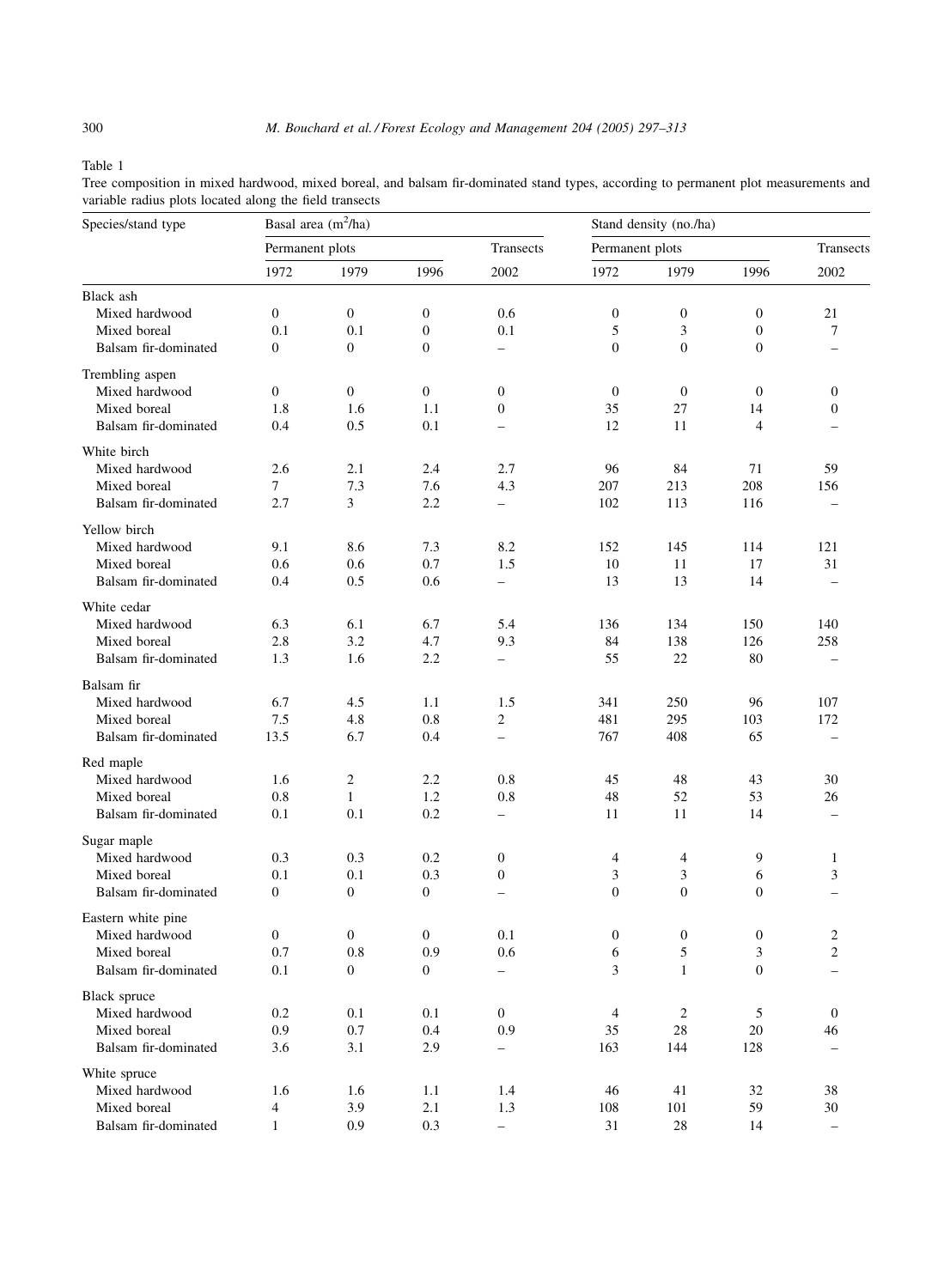Table 1 (Continued )

| Species/stand type         |                 | Basal area $(m^2/ha)$ |      |           | Stand density (no./ha) |           |      |          |  |  |
|----------------------------|-----------------|-----------------------|------|-----------|------------------------|-----------|------|----------|--|--|
|                            | Permanent plots |                       |      | Transects | Permanent plots        | Transects |      |          |  |  |
|                            | 1972            | 1979                  | 1996 | 2002      | 1972                   | 1979      | 1996 | 2002     |  |  |
| Other species <sup>a</sup> |                 |                       |      |           |                        |           |      |          |  |  |
| Mixed hardwood             | 0.6             | 0.1                   |      | $\Omega$  | 18                     |           | 21   | $\Omega$ |  |  |
| Mixed boreal               | $\mathbf{0}$    | 0.2                   | 0.1  | $\Omega$  | $\overline{c}$         |           |      | $\Omega$ |  |  |
| Balsam fir-dominated       | 0.1             | 0.1                   | 0.1  |           | 5                      | 6         | 5    |          |  |  |
| Total                      |                 |                       |      |           |                        |           |      |          |  |  |
| Mixed hardwood             | 29              | 25.4                  | 21.4 | 20.8      | 841                    | 713       | 543  | 520      |  |  |
| Mixed boreal               | 26.5            | 24.3                  | 19.7 | 20.9      | 1024                   | 882       | 611  | 747      |  |  |
| Balsam fir-dominated       | 23.2            | 16.7                  | 9.1  |           | 1161                   | 756       | 438  |          |  |  |

<sup>a</sup> The "other species" are pin cherry, mountain ash (Sorbus spp.), largetooth aspen (Populus gradidentata) and willows (Salix spp.).

for the main tree species was calculated by observing the proportion of mature trees present at the beginning of the period which had died due to natural causes by the end of the period. The three periods considered were 1972–1978 (7 years), 1979–1996 (17 years), and 1972–1996 (24 years). Periodic mortality rates correspond to the proportion of the trees that died during the period, and annual mortality rate to that number divided by the number of years covered by the period. We used the chi-square goodness of fit test to evaluate the significance of the differences between expected and observed annual mortality rates for the 1972–1978 and the 1979–1996 periods. The expected mortality is based on the annual mortality rate for the whole 1972–1996 period.

Mortality for some dominant host and non-host species in each plot was also correlated (Spearman rank correlations) with pre-outbreak balsam fir basal area (BA), a commonly used variable to explain defoliation or mortality caused by this insect ([Bergeron et al., 1995; Su et al., 1996\)](#page-15-0). The use of other predictors was also explored (proportion of hardwood BA, proportion of non-host species BA) but they did not add additional information and were therefore ignored. This was tested only for the 1972– 1996 period, because mortality caused by the outbreak overlapped both measurement periods, and probably continued for some years following the end of defoliation in 1984 [\(Blais, 1981](#page-15-0)).

#### 2.4. Radial growth of surviving white spruce

In order to examine host species recovery following the outbreak as a function of stand type, we compared radial growth of surviving white spruce trees in the three different stand types by coring 62 living white spruce in a ca. 5  $km^2$  area (47°12′N, 78°16′W) where all late-successional stand types were present and untouched by past logging. The sampling included the coring of 16 white spruce trees located in mixed boreal stands, 21 in mixed hardwood stands, and 25 in stands formerly dominated by fir. The cored trees were selected randomly among the dominant canopy trees and were located at least 30 m apart. Field observations within a 25-m radius of each cored trees (coarse woody debris, tree species composition) and aerial photos taken in 1965 were used to determine the stand type. Two cores per tree were taken at height of 1 m, they were stored in straws and later mounted on wooden holders. The cores were sanded and measured to an accuracy of 0.01 mm using a Velmex Uni Slide measuring table connected to a computer. The COFECHA computer program ([Holmes, 1997\)](#page-15-0) was used to test for possible dating or measurement errors.

The radial growth of cored white spruces was divided into three periods: pre-outbreak (1965–1973), outbreak (1974–1984), and post-outbreak (1985– 2001). The ''outbreak'' period considered here begins later than the actual outbreak because growth reductions only begin a few years after the first years of defoliation [\(Blais, 1958\)](#page-15-0). For each of these periods, we compared average tree basal area increment between stand types with the Wilcoxon rank test. The use of basal area increments, rather than linear radial increments, and the fact that average tree diameter before the outbreak is the same for all stand types [\(Table 4\)](#page-9-0) allow us to make direct comparisons between stand types while minimizing the effect due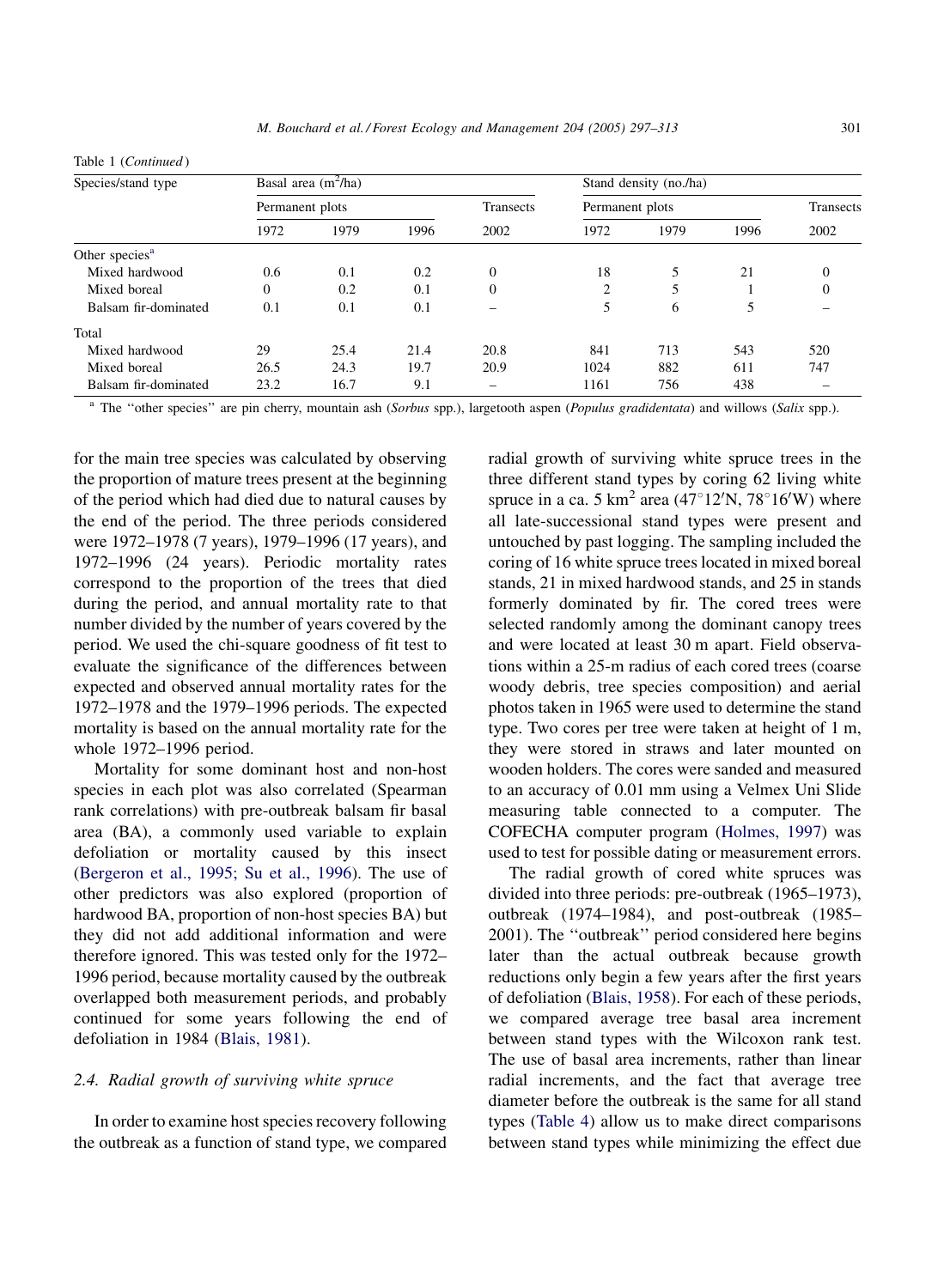to tree age or size. The DBH of the sampled trees before outbreak (1971) was estimated by subtracting cumulative growth from the 2002 DBH (with bark).

# 2.5. Canopy structure and regeneration in mixed hardwood and mixed boreal stands

The mixed hardwood and mixed boreal stand types were sampled by field transects during the summer of 2002. Stands formerly dominated by balsam fir had less than 75% in residual tree cover following the last spruce budworm outbreak according to forest cover maps. These stands had a discontinuous canopy of residual live trees, and consequently no gap studies were undertaken there.

The transects were positioned with the use of provincial forest cover maps and aerial photographs. The criteria used to select stands for transect measurements were mostly the same as those used for the categorization of permanent plots in the different stand types. The transects were located between 0.5 and 75 km from each other, in areas where there were no burns for at least 150 years (as deduced from the age of the dominant trees), where early successional species such as aspen or pines were absent, and where traces of past loggings were either sparse or absent. The transects were 400 m in length unless we encountered stand types other than those targeted or signs of significant logging, in which case the transects were stopped at a minimal distance of 10 m from the boundary. In all we measured 17 transects, for a total of 2000 m in mixed boreal stands and 3500 m in mixed hardwood stands.

For each 0.5 m of transect we noted all canopy trees, defined as trees of  $DBH > 7.1$  cm, whose crown was present immediately above the transect (vertical projection). The species and DBH for every tree was recorded. The data were collected to characterize the canopy, including canopy openings where no foliage occurred. Saplings (diameter between 1.1 and 7.0 cm at 1.3 m height) were counted by species in plots measuring  $5 \text{ m}$  long  $\times$  4 m wide, placed in a continuous manner all along the transects, for a total of 700 micro-plots in mixed hardwood stands and 400 in mixed boreal stands. To directly associate canopy structure of the stands and their dendrometric characteristics, variable radius plots (metric prism, basal area factor of 2) were established every 40 m along each transect. Tree species and DBH were noted as well for every canopy tree in these plots.

The Mann–Whitney rank test was used to compare sapling abundance among transects in both stand types. For each stand type, we verified if sapling abundance in individual micro-plots was influenced by the percent of canopy opening directly overhead, and if the different species reached maximal abundance in the same plots. The effect of canopy opening on sapling abundance for the different species was verified with linear regressions for the two stand types separately, a log transformation being used when necessary. Inter-species correlations were calculated with Spearman rank correlations based on sapling abundances for each stand type, and based on these correlations the species were clustered for each stand type using Ward's method ([Legendre and Legendre,](#page-15-0) [1998](#page-15-0)).

#### 3. Results

## 3.1. Stand attributes

The mean post-outbreak basal area of mixed boreal and mixed hardwood stands are similar, respectively 19.7 and  $21.4 \text{ m}^2/\text{ha}$  for permanent plot measurements, and 20.9 and 20.8  $m^2/ha$  for prism plots ([Table](#page-3-0) [1\)](#page-3-0). For balsam fir-dominated stands, the post-outbreak mean basal area of  $9.1 \text{ m}^2/\text{ha}$  in permanent plots is much lower. In spite of a similar basal area, the two mixed species stands differ in some respects. As measured using variable radius plots and transects, stems of smaller sizes (i.e. less than 30 cm) generally represent a larger portion of total basal area ([Fig. 1A](#page-6-0)), and a higher proportion of total stem count [\(Fig. 1](#page-6-0)B) in mixed boreal stands compared with mixed hardwood stands. The frequency distributions of prism plots according to their BA values show that both stand types are very heterogeneous. Only 39 and 51% of the prism plots have BA values between  $15$  and  $25 \text{ m}^2/\text{ha}$ in mixed boreal and mixed hardwood stands, respectively [\(Fig. 1](#page-6-0)D).

There are also fewer canopy openings in the mixed hardwood stand type than in the mixed boreal stand type ([Table 2\)](#page-6-0). We observed 42 and 27% of the forest in canopy openings for mixed boreal and mixed hardwood stands, respectively. Small canopy openings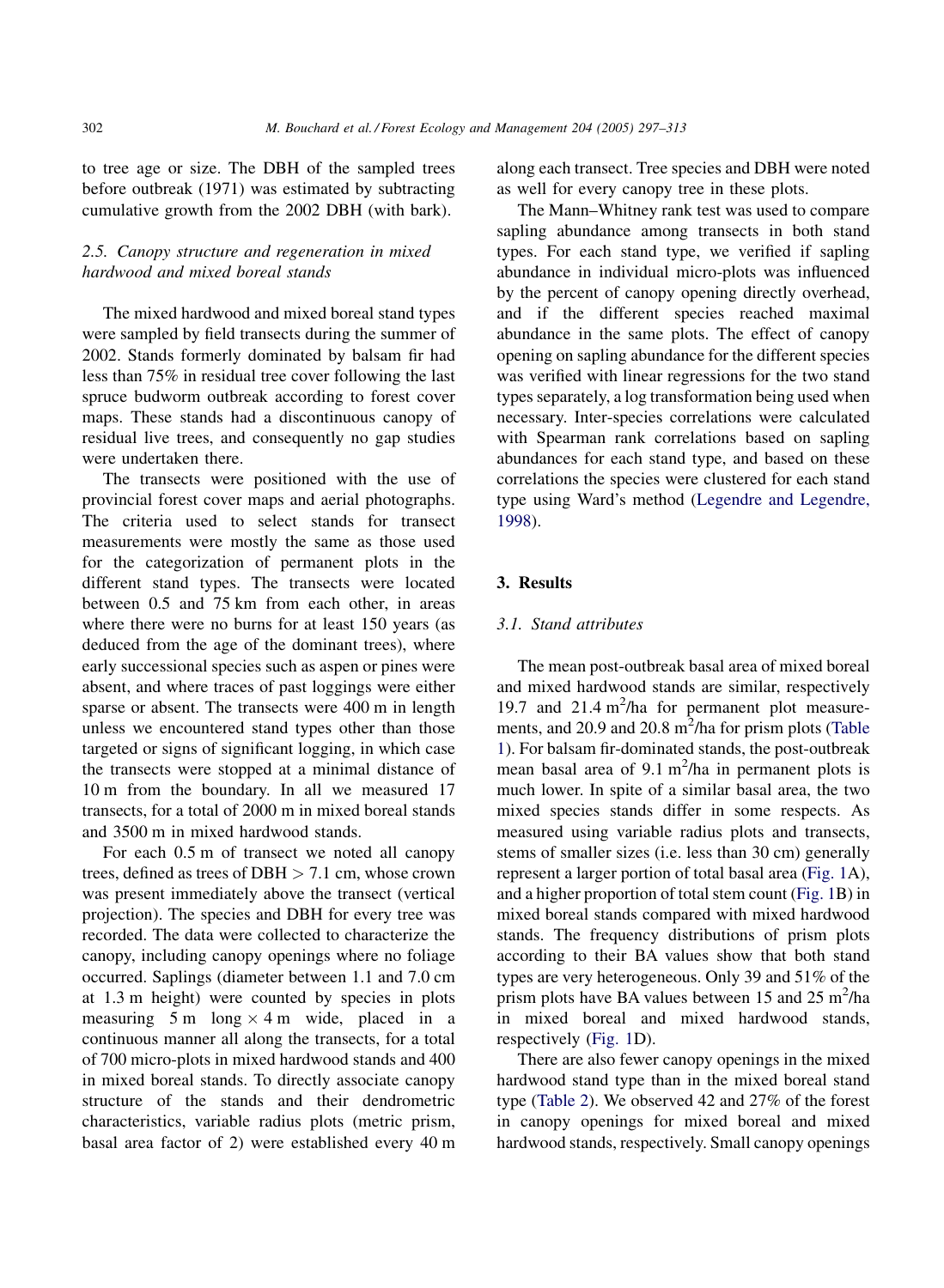<span id="page-6-0"></span>

Fig. 1. Structure of mixed boreal and mixed hardwood stand types. Relative frequency distribution of basal area (A), canopy cover (B), and stem density (C) in relation to DBH classes, and relative frequency of prism plots by category of basal area (D).

represent an important fraction of the total: canopy openings of 6 m or less in length account for 14.3% of the total transect length in mixed hardwoods, and 18.8% in mixed boreal stands (Table 2). Large openings, more than 20 m, account for 1.3% of the total transect length in mixed hardwood stands, and

2.4% in mixed boreal stands (Table 2). The most important species in the dominant canopy in mixed hardwood stands are, in decreasing order of importance, yellow birch, white cedar, white birch, and balsam fir (Table 2). In mixed boreal stands the canopy is dominated by white cedar, white birch, balsam fir,

Table 2

Description of horizontal canopy structure and composition by tree species for the two mixed stand types

| Canopy variable (% of total transect length) | Mixed hardwood $(\% )$ | Mixed boreal $(\% )$ |
|----------------------------------------------|------------------------|----------------------|
| Horizontal structure                         |                        |                      |
| Canopy openings                              | 26.9                   | 42.0                 |
| Canopy openings $< 6$ m                      | 14.3                   | 18.8                 |
| Canopy openings $>20$ m                      | 1.3                    | 2.4                  |
| Crown overlap                                | 24.5                   | 14.2                 |
| Canopy composition                           |                        |                      |
| Black ash                                    | 2.4                    | 0.1                  |
| White birch                                  | 9.6                    | 18.8                 |
| Yellow birch                                 | 48.4                   | 7.0                  |
| White cedar                                  | 12.2                   | 19.8                 |
| Balsam fir                                   | 6.9                    | 7.2                  |
| Red maple                                    | 4.5                    | 4.2                  |
| Eastern white pine                           | 0.3                    | 2.4                  |
| Black spruce                                 | 0.0                    | 1.4                  |
| White spruce                                 | 5.5                    | 2.6                  |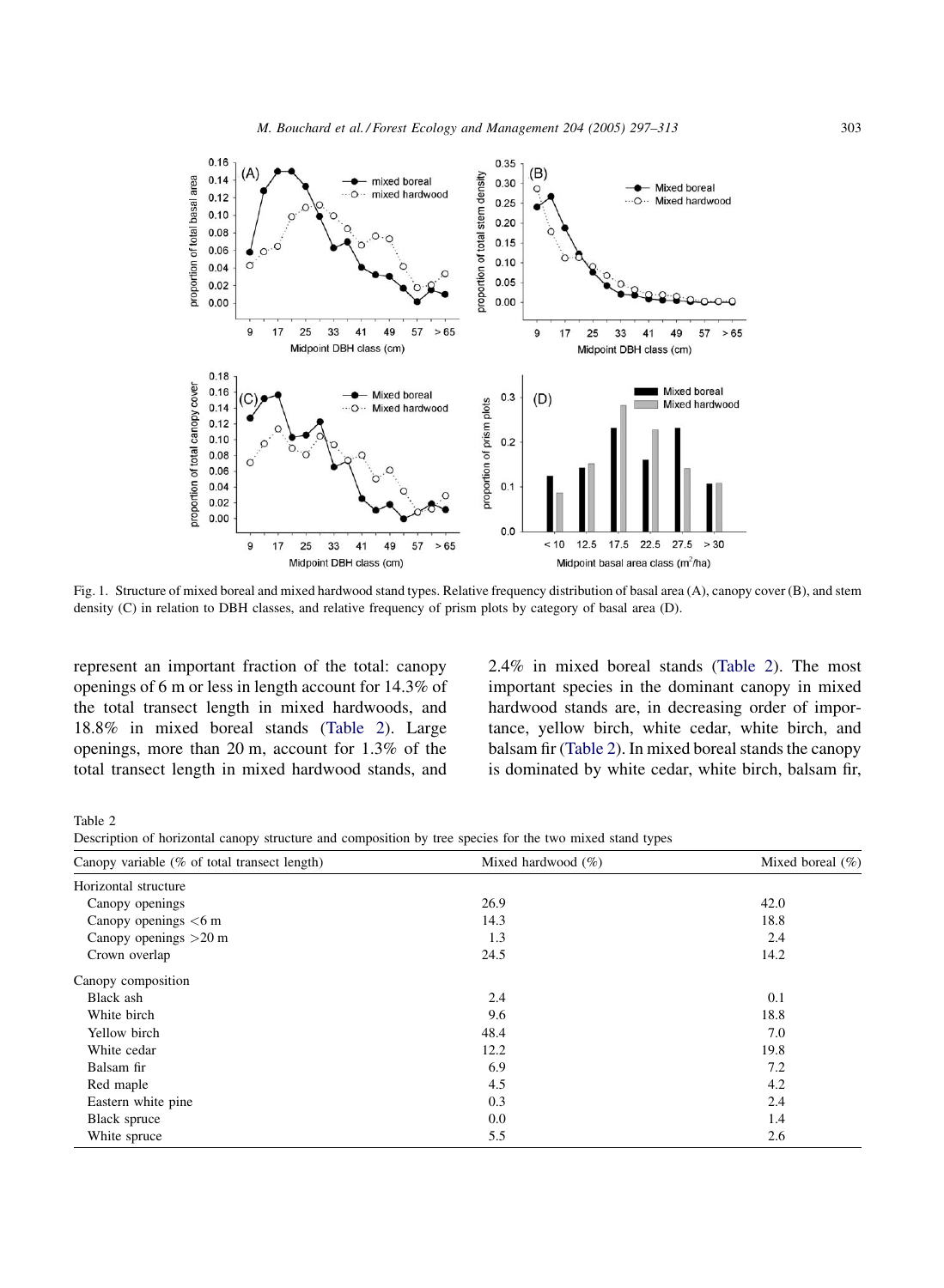<span id="page-7-0"></span>and yellow birch [\(Table 2\)](#page-6-0). In mixed boreal stands, trees of smaller diameter also generally represent a larger part of the total canopy cover [\(Fig. 1](#page-6-0)C).

# 3.2. Recent mortality

Analysis of the permanent plot data reveals that both in the case of balsam fir and white spruce, maximal mortality for the 1972–1996 period occurred

Table 3 Mortality rates for the main tree species by period and stand type

in the balsam fir-dominated stands (98.8 and 73.0% respectively, for the two species), and the least amount of mortality occurred in mixed hardwood stands (93.7 and 40.7%) (Table 3). As for black spruce, most of the mortality took place in mixed boreal stands (78.6%), the least in fir stands (56.6%), and this species was absent in mixed hardwood stands (Table 3).

Species which are host or non-host to the spruce budworm show mortality rates which vary by species

| Species/stand type   | No. of living trees in 1972 | Mortality rate by period (number of years) |                      |                      |  |  |  |  |
|----------------------|-----------------------------|--------------------------------------------|----------------------|----------------------|--|--|--|--|
|                      |                             | 1972-1978 (7 years)                        | 1979-1996 (17 years) | 1972-1996 (24 years) |  |  |  |  |
| Trembling aspen      |                             |                                            |                      |                      |  |  |  |  |
| Mixed hardwood       | $\mathbf{0}$                | $\qquad \qquad -$                          | $\qquad \qquad -$    | $\qquad \qquad -$    |  |  |  |  |
| Mixed boreal         | 29                          | 0.24                                       | 0.59                 | 0.69                 |  |  |  |  |
| Balsam fir-dominated | 12                          | 0.08                                       | 0.64                 | 0.67                 |  |  |  |  |
| White birch          |                             |                                            |                      |                      |  |  |  |  |
| Mixed hardwood       | 49                          | 0.06                                       | 0.23                 | 0.27                 |  |  |  |  |
| Mixed boreal         | 180                         | 0.06                                       | 0.20                 | 0.24                 |  |  |  |  |
| Balsam fir-dominated | 109                         | 0.07                                       | 0.46                 | 0.52                 |  |  |  |  |
| Yellow birch         |                             |                                            |                      |                      |  |  |  |  |
| Mixed hardwood       | 88                          | 0.10                                       | 0.18                 | 0.27                 |  |  |  |  |
| Mixed boreal         | 10                          | 0.20                                       | 0.20                 | 0.40                 |  |  |  |  |
| Balsam fir-dominated | 14                          | 0.07                                       | 0.14                 | 0.21                 |  |  |  |  |
| White cedar          |                             |                                            |                      |                      |  |  |  |  |
| Mixed hardwood       | 76                          | 0.09                                       | 0.15                 | 0.23                 |  |  |  |  |
| Mixed boreal         | 73                          | 0.01                                       | 0.05                 | 0.06                 |  |  |  |  |
| Balsam fir-dominated | 58                          | 0.03                                       | 0.17                 | 0.19                 |  |  |  |  |
| Balsam fir           |                             |                                            |                      |                      |  |  |  |  |
| Mixed hardwood       | 190                         | 0.33                                       | 0.89                 | 0.94                 |  |  |  |  |
| Mixed boreal         | 416                         | 0.41                                       | 0.94                 | 0.97                 |  |  |  |  |
| Balsam fir-dominated | 824                         | 0.47                                       | 0.97                 | 0.99                 |  |  |  |  |
| Red maple            |                             |                                            |                      |                      |  |  |  |  |
| Mixed hardwood       | 25                          | 0.00                                       | 0.39                 | 0.38                 |  |  |  |  |
| Mixed boreal         | 42                          | 0.07                                       | 0.35                 | 0.43                 |  |  |  |  |
| Balsam fir-dominated | 11                          | 0.09                                       | 0.33                 | 0.36                 |  |  |  |  |
| Black spruce         |                             |                                            |                      |                      |  |  |  |  |
| Mixed hardwood       | $\mathbf{1}$                | 0.00                                       | 0.00                 | 0.00                 |  |  |  |  |
| Mixed boreal         | 30                          | 0.23                                       | 0.68                 | 0.79                 |  |  |  |  |
| Balsam fir-dominated | 159                         | 0.16                                       | 0.49                 | 0.57                 |  |  |  |  |
| White spruce         |                             |                                            |                      |                      |  |  |  |  |
| Mixed hardwood       | 27                          | 0.15                                       | 0.30                 | 0.41                 |  |  |  |  |
| Mixed boreal         | 95                          | 0.08                                       | 0.64                 | 0.66                 |  |  |  |  |
| Balsam fir-dominated | 37                          | 0.14                                       | 0.69                 | 0.73                 |  |  |  |  |
| All species          |                             |                                            |                      |                      |  |  |  |  |
| Mixed hardwood       | 462                         | 0.19                                       | 0.46                 | 0.56                 |  |  |  |  |
| Mixed boreal         | 890                         | 0.24                                       | 0.55                 | 0.66                 |  |  |  |  |
| Balsam fir-dominated | 1232                        | 0.36                                       | 0.72                 | 0.83                 |  |  |  |  |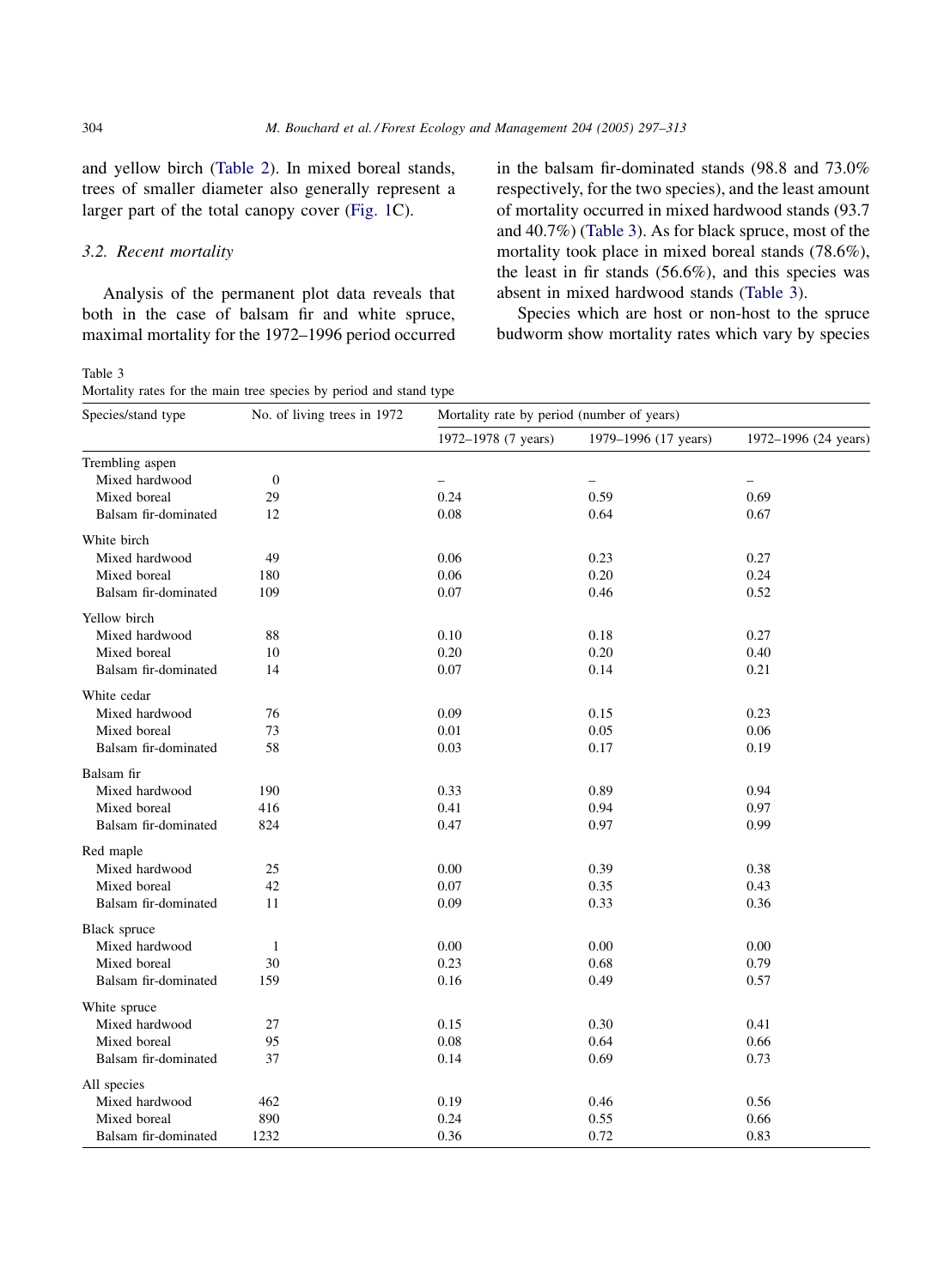<span id="page-8-0"></span>

Fig. 2. Mortality rates for the main tree species by period (1972– 1978, 1979–1996). \*, \*\* and \*\*\* represent significant differences according to the chi-square test ( $P < 0.05$ , 0.01 and 0.001, respectively). See Section [2.1](#page-1-0) for the species names abbreviations.

and between periods (Fig. 2). Balsam fir had a higher annual mortality rate during the first period (6.2% versus 5.6%;  $P < 0.001$ ), while white birch  $(0.9\%$ versus 1.75%;  $P < 0.01$ ), red maple (0.7% versus 2.1%;  $P < 0.05$ ), and white spruce (1.5% versus 3.5%;  $P < 0.01$ ) died more often than expected during the second period (Fig. 2). For yellow birch, black spruce, white cedar, and trembling aspen no differences were found in mortality rates between the two periods.

Pre-outbreak stand composition had an influence on the mortality rate of some species, as observed during the 24-year period covered by the permanent plot measurements. Significant positive Spearman correlations exist between initial balsam fir basal area and mortality for balsam fir and white spruce, but not for black spruce even though a similar trend is apparent ( $P = 0.053$ ; Fig. 3). Among the two non-host species sufficiently abundant to be tested, white birch mortality is positively related with initial balsam fir basal area, but no significant relation exists for white cedar (Fig. 3). Whereas the relationship appears roughly linear for white spruce and white birch mortality, balsam fir mortality was almost total in stands that had an initial balsam fir BA of more than  $5 \text{ m}^2$ /ha (Fig. 3).

# 3.3. Effect of stand type on white spruce postoutbreak recovery

All the cored white spruce trees measured more than 15 cm DBH, and before the outbreak the DBH of trees in the different stand types did not differ significantly (Wilcoxon rank test,  $P = 0.98$ ; [Table 4](#page-9-0)). Increments were low for all stand types during the outbreak period ([Fig. 4](#page-9-0)), but without significant differences between stand types [\(Table 4](#page-9-0)). After the outbreak, the white spruce trees located in mixed hardwood stands and mixed boreal stands recovered radial increments near to their pre-outbreak values. In comparison, radial increments remained at levels



Fig. 3. Mortality for three hosts and two non-host species as a function of initial (1972) balsam fir basal area in permanent plots. Spearman rank correlations coefficients (r) and corresponding P-values are indicated for each species.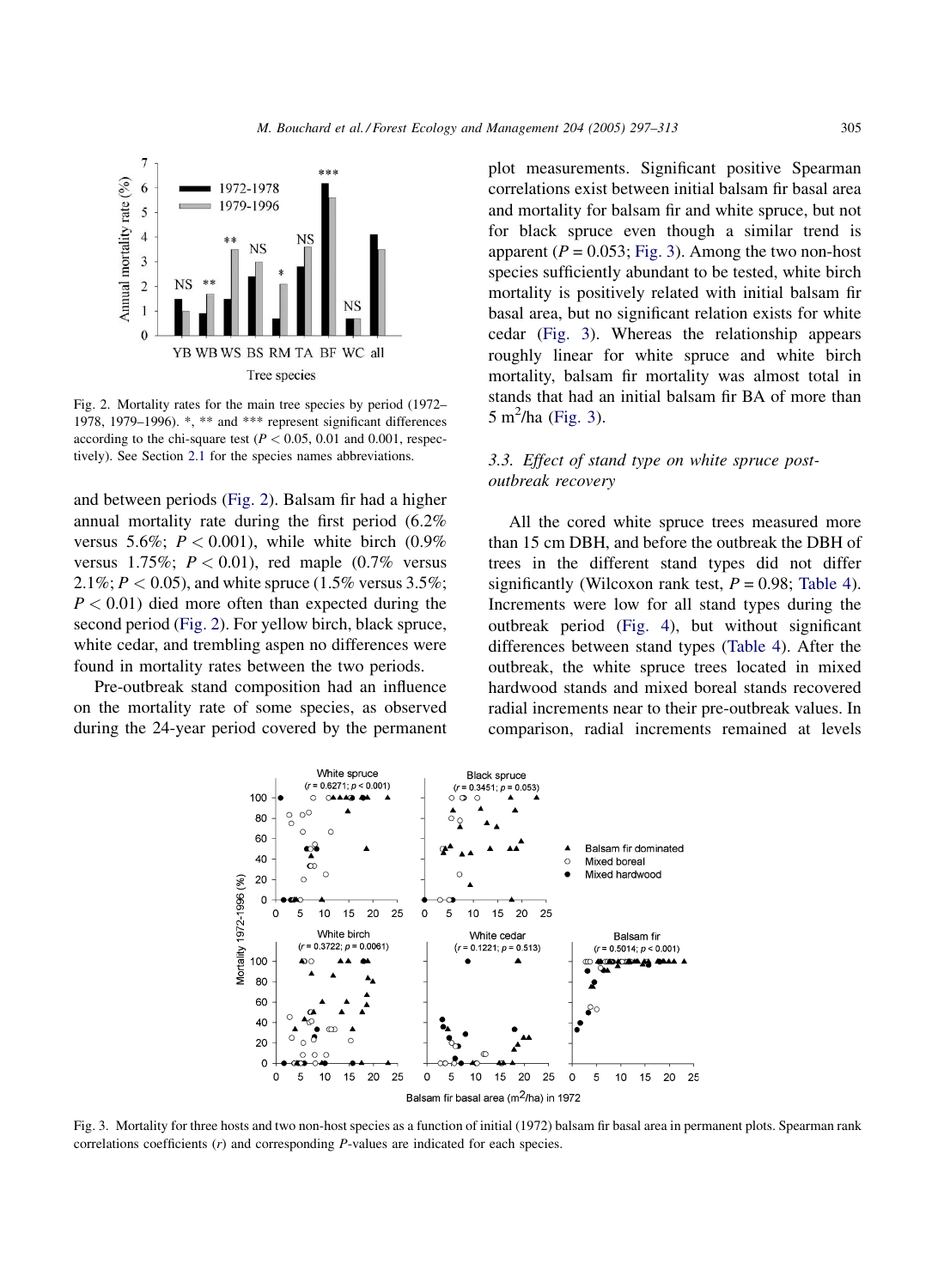<span id="page-9-0"></span>

| ٧<br>٧ |  |
|--------|--|
|--------|--|

| Outbreak status/years           | Variable             | Stand type     |              |                      |           |  |  |  |
|---------------------------------|----------------------|----------------|--------------|----------------------|-----------|--|--|--|
|                                 |                      | Mixed hardwood | Mixed boreal | Balsam fir-dominated |           |  |  |  |
| $DBH$ (cm)                      |                      |                |              |                      |           |  |  |  |
| Pre-outbreak                    | Mean                 | 29.9           | 29.5         | 29.6                 | NS.       |  |  |  |
| 1974                            | S.D.<br>10.1<br>10.5 |                | 7            |                      |           |  |  |  |
| Annual increment $(cm^2$ /year) |                      |                |              |                      |           |  |  |  |
| Pre-outbreak                    | Mean                 | 16.3           | 13.7         | 13.4                 | <b>NS</b> |  |  |  |
| 1965-1973                       | S.D.                 | 1.6            | 1.9          | 1.5                  |           |  |  |  |
| During outbreak                 | Mean                 | 7.1            | 5.4          | 5.6                  | <b>NS</b> |  |  |  |
| 1974-1984                       | S.D.                 | 0.8            | 0.9          | 0.7                  |           |  |  |  |
| Post outbreak                   | Mean                 | 14.9           | 12.7         | 8.3                  | < 0.001   |  |  |  |
| 1985-2001                       | S.D.                 | 1.3            | 1.5          | 1.2                  |           |  |  |  |

Pre-outbreak DBH and mean annual increments of surviving white spruce trees before, during, and after the spruce budworm outbreak for three stand types

From Wilcoxon rank test comparing mean values among the three stand types; NS, not significant ( $P > 0.05$ ).

close to the outbreak period for trees located in balsam fir-dominated stands (Fig. 4). The increments were significantly lower in balsam fir-dominated stands compared with mixed boreal and mixed hardwood stand types only for this last period (Wilcoxon rank test,  $P < 0.01$ ; Table 4).

#### 3.4. Sapling abundance and distribution

The variability in sapling abundance among the transects for the different stand types indicates an important overall heterogeneity ([Table 5](#page-10-0)). Some species are very well distributed in the stands,



Fig. 4. Mean annual basal area increments  $(cm<sup>2</sup>/year)$  of dominant white spruce trees sampled in mixed boreal, mixed hardwood, and balsam fir-dominated stand types.

especially balsam fir, which is present in 91% of the micro-plots in mixed boreal stands and 66% of the micro-plots in mixed hardwood stands. Shrub species are present in 35 and 79% of the micro-plots in these stands, respectively ([Table 5](#page-10-0)). White birch and balsam fir are significantly more abundant in mixed boreal stands, whereas red maple and hazelnut are more abundant in mixed hardwood stands ([Table 5](#page-10-0)). The abundance of balsam fir  $(r^2 = 0.031, P = 0.002)$  and white birch  $(r^2 = 0.016, P = 0.029)$  saplings is also significantly, but weakly correlated with percent canopy openings in mixed boreal stands, whereas the abundance of hazelnut ( $r^2 = 0.012$ ,  $P = 0.004$ ) saplings is positively related to canopy openings in mixed hardwood stands. However, these relationships explain a very small portion of the variance [\(Table 6\)](#page-11-0), and saplings of most species are distributed in the stands without being closely associated with the canopy openings overhead.

The cluster analysis resulted in the same three main clusters of species for the two stand types ([Fig. 5](#page-11-0)). One cluster is composed of black spruce and white cedar, and the two other clusters are dominated, respectively, by balsam fir (comprising also red maple, white birch, and white spruce) on the one hand, and mountain maple (comprising also hazelnut) on the other. The negative correlations between species belonging to these two groups are often significant [\(Table 7](#page-12-0)), even when species pairs are both positively associated with canopy openings, e.g. balsam fir and hazelnut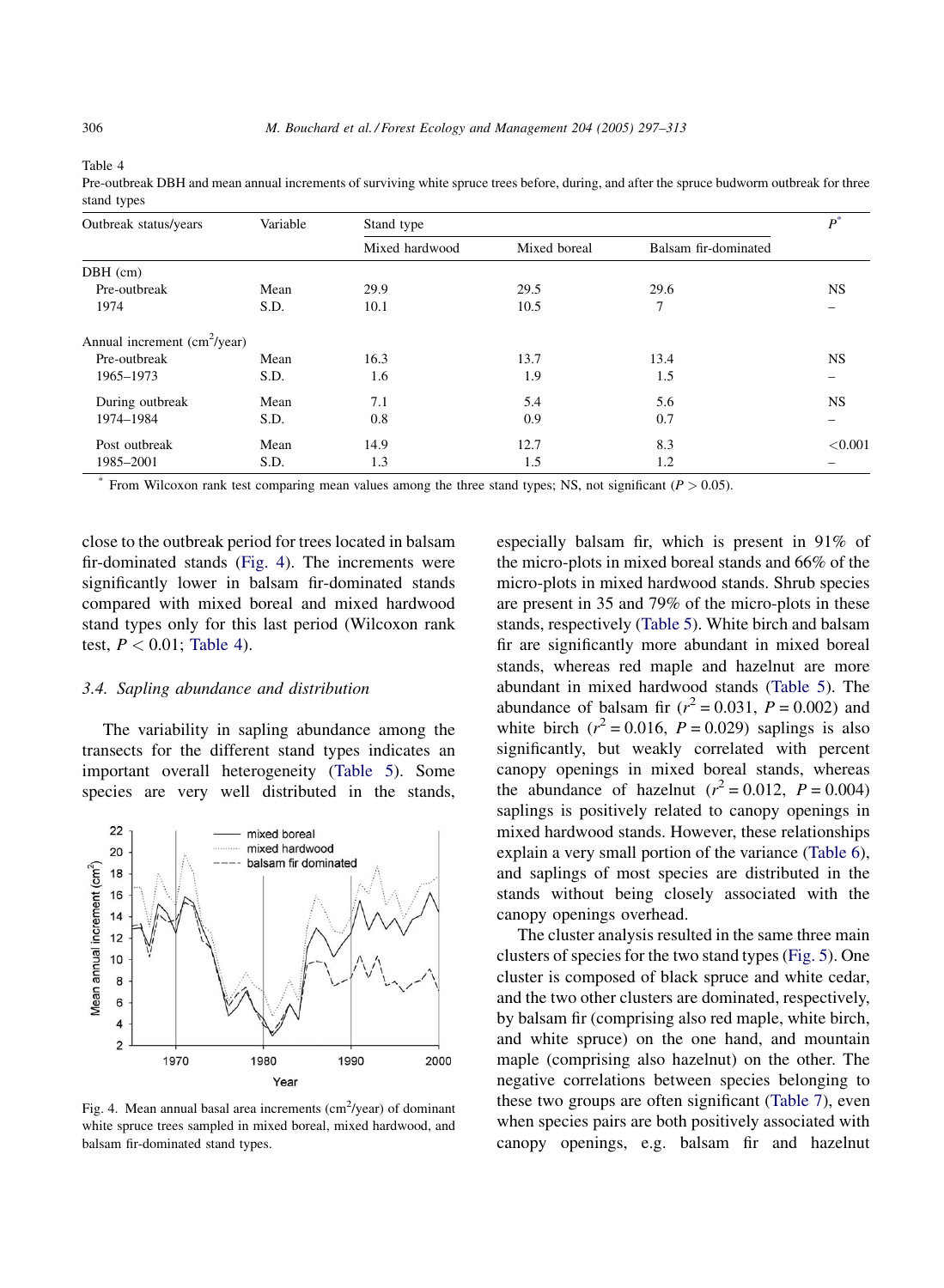<span id="page-10-0"></span>Table 5

| Comparison of sapling density and stocking in transects located in the mixed boreal and mixed hardwood stand types |  |  |  |  |  |  |  |  |  |
|--------------------------------------------------------------------------------------------------------------------|--|--|--|--|--|--|--|--|--|
|                                                                                                                    |  |  |  |  |  |  |  |  |  |
|                                                                                                                    |  |  |  |  |  |  |  |  |  |

| Species         |              | Sapling stocking (% plots with presence) |                          | Sapling density (stems/ha) |                |                          |  |
|-----------------|--------------|------------------------------------------|--------------------------|----------------------------|----------------|--------------------------|--|
|                 | Mixed boreal | Mixed hardwood                           | $\mathbb{P}^{\rm a}$     | Mixed boreal               | Mixed hardwood | $P^{\rm a}$              |  |
| Shrubs          |              |                                          |                          |                            |                |                          |  |
| Speckled alder  |              |                                          |                          |                            |                |                          |  |
| Mean            | 8            | 3                                        | <b>NS</b>                | 211                        | 35             | <b>NS</b>                |  |
| Rangeb          | $0 - 15$     | $0 - 19$                                 | $\overline{\phantom{0}}$ | $0 - 656$                  | $0 - 271$      | $\overline{\phantom{0}}$ |  |
| Hazelnut        |              |                                          |                          |                            |                |                          |  |
| Mean            | 4            | $18\,$                                   | <b>NS</b>                | 59                         | 333            | 0.04                     |  |
| Range           | $0 - 23$     | 2.44                                     | $\overline{\phantom{0}}$ | $0 - 353$                  | 24-1013        | $\overline{\phantom{0}}$ |  |
| Mountain maple  |              |                                          |                          |                            |                |                          |  |
| Mean            | 19           | 56                                       | <b>NS</b>                | 396                        | 1287           | <b>NS</b>                |  |
| Range           | $0 - 80$     | $1 - 100$                                | $\overline{\phantom{0}}$ | $0 - 2125$                 | 6-3192         | $\overline{\phantom{0}}$ |  |
| Red maple       |              |                                          |                          |                            |                |                          |  |
| Mean            | 10           | 29                                       | <b>NS</b>                | 268                        | 465            | 0.04                     |  |
| Range           | $2 - 20$     | $0 - 73$                                 | $\overline{a}$           | $10 - 156$                 | $0 - 1263$     | $\overline{\phantom{0}}$ |  |
|                 |              |                                          |                          |                            |                |                          |  |
| Shrubs combined |              |                                          |                          |                            |                |                          |  |
| Mean            | 35           | 79                                       | $\overline{\phantom{0}}$ | 723                        | 2085           |                          |  |
| Range           | $8 - 85$     | $59 - 100$                               | $\overline{a}$           | $20 - 2450$                | 593-3944       | $\overline{\phantom{0}}$ |  |
| Trees           |              |                                          |                          |                            |                |                          |  |
| White birch     |              |                                          |                          |                            |                |                          |  |
| Mean            | 19           | 3                                        | 0.03                     | 233                        | 22             | 0.03                     |  |
| Range           | $0 - 34$     | $0 - 6$                                  | $\overline{\phantom{0}}$ | $0 - 488$                  | $0 - 50$       | -                        |  |
| Yellow birch    |              |                                          |                          |                            |                |                          |  |
| Mean            | 5            | 8                                        | <b>NS</b>                | 27                         | 59             | <b>NS</b>                |  |
| Range           | $0 - 13$     | $0 - 18$                                 | $\overline{\phantom{0}}$ | $0 - 63$                   | $0 - 138$      | $\overline{\phantom{0}}$ |  |
|                 |              |                                          |                          |                            |                |                          |  |
| White cedar     |              |                                          |                          |                            |                |                          |  |
| Mean            | 33           | 28                                       | <b>NS</b>                | 532                        | 415            | <b>NS</b>                |  |
| Range           | $8 - 66$     | $0 - 62$                                 | $\overline{\phantom{0}}$ | 50-1010                    | $0 - 829$      | $\overline{\phantom{0}}$ |  |
| Balsam fir      |              |                                          |                          |                            |                |                          |  |
| Mean            | 91           | 66                                       | 0.02                     | 6176                       | 2036           | 0.02                     |  |
| Range           | $41 - 99$    | $31 - 81$                                | $\overline{\phantom{0}}$ | 559-8619                   | 462-2881       | $\overline{\phantom{0}}$ |  |
| Black spruce    |              |                                          |                          |                            |                |                          |  |
| Mean            | 13           | $\mathbf{2}$                             | <b>NS</b>                | 143                        | 14             | NS                       |  |
| Range           | $0 - 44$     | $0 - 13$                                 | $\overline{\phantom{0}}$ | $0 - 500$                  | $0 - 100$      | $\overline{\phantom{0}}$ |  |
| White spruce    |              |                                          |                          |                            |                |                          |  |
| Mean            | 10           | 13                                       | <b>NS</b>                | 75                         | 97             | NS                       |  |
| Range           | $0 - 18$     | $0 - 38$                                 | $\overline{\phantom{0}}$ | $0 - 150$                  | $0 - 375$      | $\overline{\phantom{0}}$ |  |
|                 |              |                                          |                          |                            |                |                          |  |
| Trees combined  |              |                                          |                          |                            |                |                          |  |
| Mean            | 96           | 82                                       |                          | 7185                       | 2643           |                          |  |
| Range           | $47 - 100$   | 55-96                                    | $\overline{\phantom{0}}$ | 676-9644                   | 1038-3556      | $\qquad \qquad -$        |  |

<sup>a</sup> The P-value represents the probability of significant differences between the two stand types according to the Wilcoxon rank test on mean

transect values. NS stands for a non-significant difference  $(P > 0.05)$ .<br><sup>b</sup> Range values represent the minimal and maximal values recorded for each variable and each species.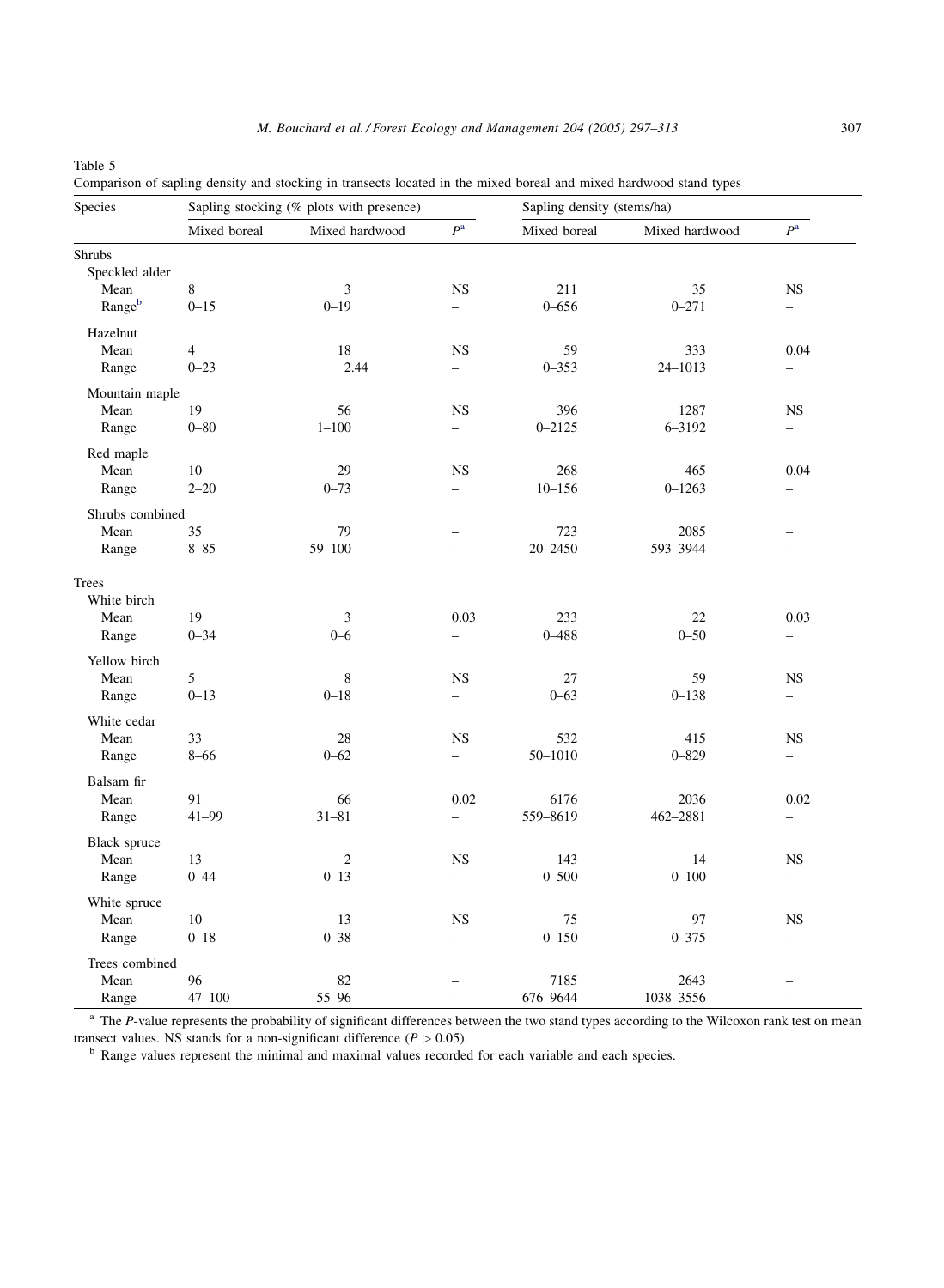<span id="page-11-0"></span>Table 6 Linear regression coefficients of sapling abundance on percent canopy opening

| <b>Species</b> | Mixed boreal   |           | Mixed hardwood |           |  |
|----------------|----------------|-----------|----------------|-----------|--|
|                | r <sup>2</sup> | P         | $r^2$          | P         |  |
| Speckled alder | 0.000          | <b>NS</b> | 0.000          | <b>NS</b> |  |
| Yellow birch   | 0.000          | <b>NS</b> | 0.000          | <b>NS</b> |  |
| White birch    | 0.016          | 0.029     | 0.000          | <b>NS</b> |  |
| Hazelnut       | 0.000          | <b>NS</b> | 0.012          | 0.004     |  |
| White spruce   | 0.000          | <b>NS</b> | 0.000          | <b>NS</b> |  |
| Black spruce   | 0.000          | <b>NS</b> | 0.000          | <b>NS</b> |  |
| Mountain maple | 0.000          | <b>NS</b> | 0.001          | <b>NS</b> |  |
| Red maple      | 0.000          | <b>NS</b> | 0.000          | <b>NS</b> |  |
| Balsam fir     | 0.031          | 0.002     | 0.004          | <b>NS</b> |  |
| White cedar    | 0.000          | NS        | 0.002          | NS        |  |

Most sapling abundances were log-transformed. NS means a nonsignificant regression.

 $(P = 0.004$  in mixed boreal and  $P < 0.001$  in mixed hardwood stands; [Table 7\)](#page-12-0). Yellow birch is not very abundant in either stand type, and is not negatively correlated with any other species. This species is associated with the mountain maple cluster in mixed boreal stands, and the balsam fir cluster in mixed hardwood stands.

#### 4. Discussion

## 4.1. Mortality and its effect on canopy gaps

Lower levels of mortality caused by the spruce budworm in mixed species stands compared with balsam fir stands have also been observed in other regions, and have been explained by composition variables which are hypothesized to enhance the natural enemies complex [\(Kemp and Simmons, 1979;](#page-15-0) [Capuccino et al., 1998; Bergeron et al., 1995\)](#page-15-0), or else lower the dispersal potential of reproducing moths in mixed species stands ([Maclean and MacKinnon,](#page-15-0) [1997](#page-15-0)). In our region, the balsam fir stands that sustained the heaviest mortality are also usually found on imperfectly drained sites ([Brown, 1981; Gosselin et](#page-15-0) [al., 1998](#page-15-0)), which is another factor that has been found to influence spruce budworm-induced mortality in some regions ([Dupont et al., 1991; Archambault et al.,](#page-15-0) [1990](#page-15-0)). Considering the covariation between stand composition and site, it is impossible at present to clearly separate the effect of these factors on defoliation and mortality rates, especially in the case of balsam fir since mortality was so overwhelming for that species in every stand type.

White spruce can sustain longer periods of defoliation before dying ([Blais, 1981](#page-15-0)), and this probably explains the higher annual mortality rate for that species in permanent plots during the 1979–1996 period, compared with balsam fir which had higher mortality rates during the 1972–1978 period. For dominant white spruce trees, the radial increments are statistically similar among the different stand types during the outbreak, suggesting that differences in defoliation pressure among stand types were not major during that period. The persistence of weak growth rates for the trees located in balsam fir-dominated stands after the end of defoliation in 1984 points toward a site-related effect, perhaps because of a lower capacity for recovery



Fig. 5. Sapling species clusters for the mixed boreal and mixed hardwood stand types. Clustering was done with the Ward method, based on Spearman rank correlations of species abundances. Between-species similarity is inversely correlated with distance values indicated beneath the dendrograms. See Section [2.1](#page-1-0) for species names abbreviations.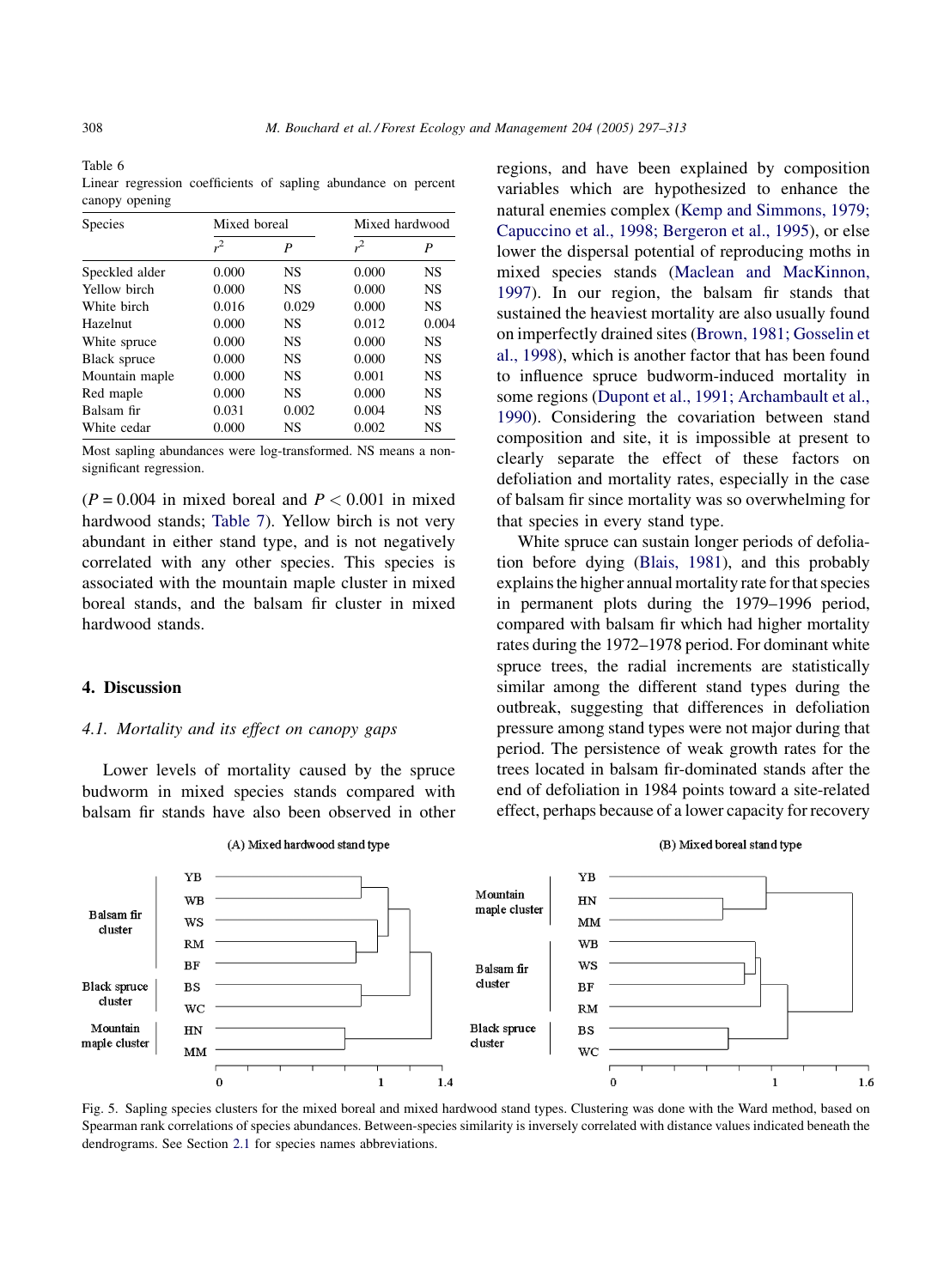| Species pair   |                | Mixed boreal |                  | Mixed hardwood |                  |  |
|----------------|----------------|--------------|------------------|----------------|------------------|--|
| Species 1      | Species 2      | r            | $\boldsymbol{P}$ | r              | $\boldsymbol{P}$ |  |
| White birch    | Yellow birch   | 0.099        | 0.011            |                |                  |  |
| White cedar    | Hazelnut       | $-0.153$     | 0.000            | $-0.127$       | 0.027            |  |
| White cedar    | Mountain maple | $-0.122$     | 0.002            | $-0.259$       | 0.000            |  |
| White cedar    | Black spruce   |              |                  | 0.284          | 0.000            |  |
| Balsam fir     | Hazelnut       | $-0.140$     | 0.000            | $-0.165$       | 0.004            |  |
| Balsam fir     | Mountain maple | $-0.259$     | 0.000            | $-0.278$       | 0.000            |  |
| Balsam fir     | Red maple      | 0.126        | 0.001            |                |                  |  |
| Balsam fir     | Black spruce   |              |                  | 0.122          | 0.034            |  |
| Balsam fir     | White spruce   |              |                  | 0.120          | 0.037            |  |
| Mountain maple | White birch    | $-0.083$     | 0.033            |                |                  |  |
| Mountain maple | Yellow birch   | 0.099        | 0.011            | 0.183          | 0.001            |  |
| Mountain maple | Hazelnut       | 0.180        | 0.000            | 0.329          | 0.000            |  |
| Mountain maple | Black spruce   |              |                  | $-0.164$       | 0.004            |  |
| Red maple      | Hazelnut       | $-0.106$     | 0.007            |                |                  |  |
| Red maple      | Mountain maple | $-0.300$     | 0.000            | $-0.118$       | 0.040            |  |
| Black spruce   | White spruce   |              |                  | 0.134          | 0.020            |  |

Significant  $(P < 0.05)$  Spearman rank correlations (r) between sapling abundances for two stand types

<span id="page-12-0"></span>Table 7

on more humid sites where tree vigor is inferior ([Blais,](#page-15-0) [1958](#page-15-0)) or because of environmental modifications following canopy disruption and surrounding mortality, for instance, a rise in the water table following reduced evapotranspiration at the stand scale (Dubé [et al., 1995\)](#page-15-0). [Blais \(1981\)](#page-15-0) has previously observed that significant mortality occurs in the years immediately following an outbreak, but our results also indicate that in balsam firdominated stands the trees can remain weakened for long periods.

Initial gap creation resulting from host species mortality is not random in our area, but corresponds to the disposition of pre-disturbance balsam fir trees. Significant mortality also occurred during the postoutbreak period for some host (white spruce) and nonhost (white birch, red maple) species. The higher mortality during the 1979–1996 period for some nonhosts and the positive correlation between white birch mortality and initial balsam fir basal area ([Fig. 2](#page-8-0)) strongly suggest that the outbreak can accelerate or synchronize non-host mortality. Most of these trees are not part of a fire origin cohort, and therefore synchronized mortality during the 1979–1996 period is not a consequence of post-fire succession. However, a certain number of non-host trees originate from recruitment pulses following previous outbreaks, and at the regional scale it is possible that many of these

trees were close to attaining maturity or senescence during the years 1979–1996 and therefore were more prone to environmental stresses. This would especially be the case for relatively short-lived species like red maple and white birch. Although white birch decline after canopy disruption has already been studied ([Burns and Honkala, 1990; Roy et al., 2001](#page-15-0)), such effects have so far rarely been linked with natural disturbances such as spruce budworm outbreaks.

The delayed mortality in hosts and non-hosts probably increased the size and modified the shape of canopy gaps in mixed boreal stands. In mixed hardwood stands, however, there are fewer canopy openings in spite of a similar pre-outbreak abundance of balsam fir. This probably reflects at the same time a lower abundance of the decline-susceptible white birch in these stands, and a higher presence of yellow birch which more easily expands its branches into canopy openings [\(Battles et al., 1995; Payette et al., 1990](#page-15-0)).

# 4.2. Sapling distribution in mixed stands

In our study, the relationship between actual sapling abundance and canopy openings is generally weak. Significant positive relationships between hazelnut, balsam fir, mountain maple, and white birch saplings with more open conditions have been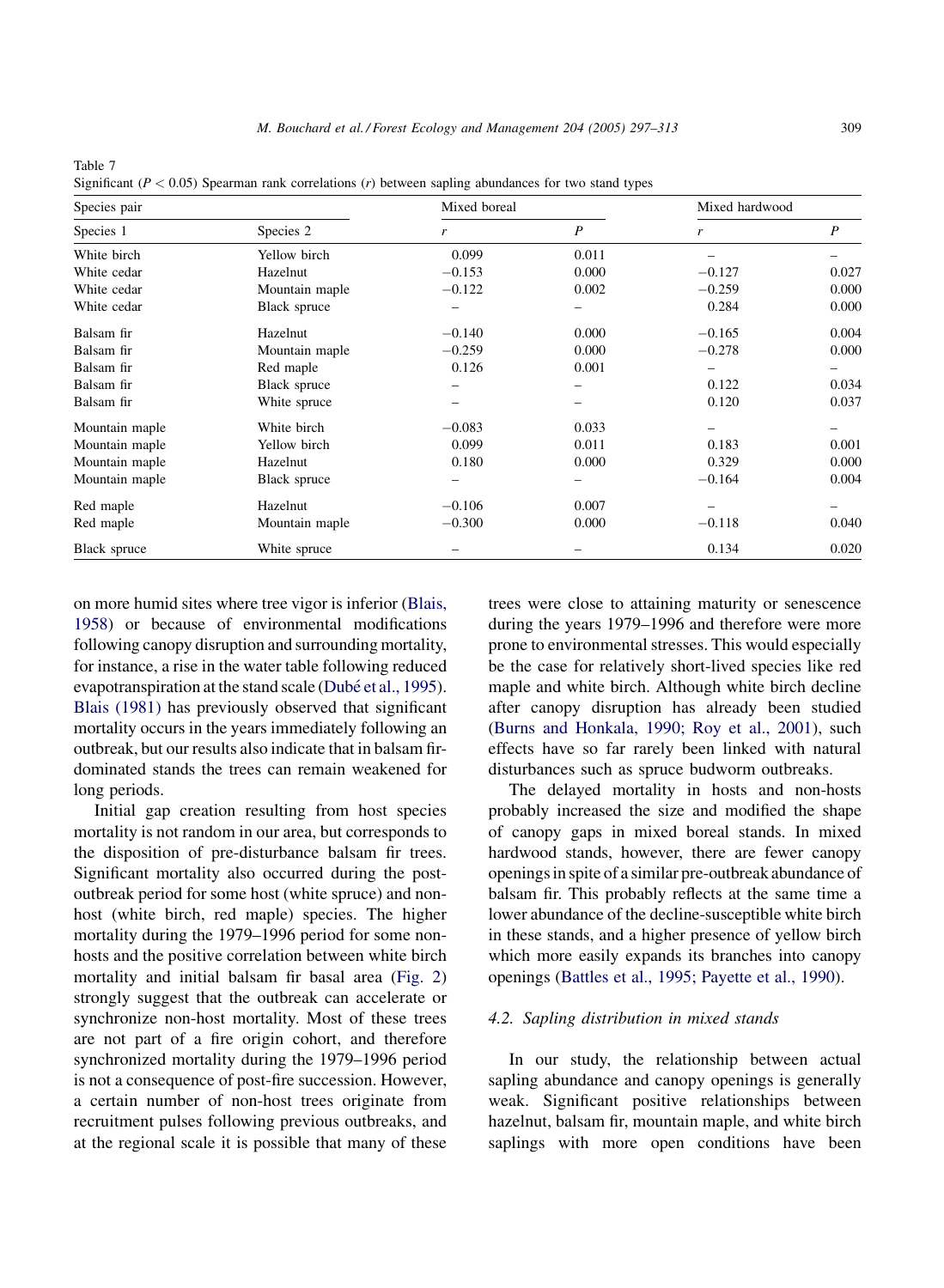reported elsewhere, especially following spruce budworm outbreaks [\(Batzer and Popp, 1985; Osawa,](#page-15-0) [1994; Kneeshaw and Bergeron, 1999\)](#page-15-0). At the stand scale, the light levels appear to have been maintained above the threshold needed to allow for numerous seedlings to reach the sapling layer, particularly in the mixed boreal stands where balsam fir is found in 91% of the micro-plots. Subsequent changes in the configuration of canopy openings following mortality and crown expansion events are also a likely explanation for the discordance between sapling abundance and actual canopy openings. The relationship with canopy gaps might also have been improved for some species if we had used methods other than stem counts to assess sapling abundance, in particular for competitive shrub species that may react to increased light levels by creating more foliage ([Jobidon, 1995; Lei and Lechowicz, 1998](#page-15-0)).

Observed differences between stands are not apparent at the micro-plot scale since sapling species associations are similar in the mixed boreal and mixed hardwood stand types. The presence of species positively correlated with canopy openings in both the mountain maple and the balsam fir-dominated clusters and our knowledge of the autecology of these species suggest that segregation at the micro-plot scale may instead be linked with soil conditions. A range of factors such as drainage, nutrient richness, slope, exposition, soil depth, and others are known to play an important role in the establishment and growth of these species [\(Brown, 1981; Burns and Honkala,](#page-15-0) [1990; Jobidon, 1995](#page-15-0)). For example, the mountain maple cluster might be linked with globally richer micro-sites, the balsam fir cluster with poorer ones, and the black spruce cluster would be present in the moister part of the environmental gradient where Sphagnum species are often abundant on the ground.

The increased distribution of shrub species in mixed hardwood stands (79% of plots) compared with mixed boreal stands (35% of plots) was also observed by [Levesque \(1997\)](#page-15-0) in a similar bioclimatic context. In our study, the competition created by these species apparently did not structure the post-outbreak species composition as much as observed in other studies. For instance, mountain maple apparently did not exclude balsam fir in larger openings as observed by [Kneeshaw](#page-15-0) [and Bergeron \(1998\).](#page-15-0) If competitive exclusion occurs in the stands we studied, it may be restricted to richer micro-sites where mountain maple and hazelnut perform well ([Jobidon, 1995\)](#page-15-0). Also, the within-stand heterogeneity observed in sapling densities might be due to the gently rolling topography generally characteristic of till deposits, which may contrast with the more uniform topography and more fertile soils usually associated with the glacio-lacustrine deposits more typical of the claybelt [\(Kneeshaw and Bergeron,](#page-15-0) [1998](#page-15-0)). Other shade-intolerant species (aspen, raspberry (Rubus spp.), pin cherry (Prunus pensilvanica L.)), often reported to take advantage of larger post-outbreak canopy gaps to get established ([Osawa, 1994;](#page-16-0) [Kneeshaw and Bergeron, 1998, 1999; Marchand,](#page-16-0) [1990](#page-16-0)), are totally absent from our transects. This may be due to the absence of seed sources or root suckers in close proximity, since most of the stands studied here have not been disturbed by humans or fire for a long time.

# 4.3. Natural stand dynamics

The patterns of stand mortality ([Table 3](#page-7-0)) and regeneration [\(Table 6](#page-11-0)) may be summarized as follows for the three stand types used in this study. In balsam fir-dominated stands, more than 80% of the trees were killed during or shortly after the last spruce budworm outbreak. In these stands, the outbreak had a stand replacing effect similar to what is often mentioned in the literature for uncontrolled severe outbreaks in pure stands in eastern Canada ([Baskerville, 1975; Morin,](#page-15-0) [1994](#page-15-0)). Balsam fir regeneration was also extremely abundant in these stands at the time this study took place (M. Bouchard, pers. obs.).

In mixed boreal stand types, the last spruce budworm outbreak was almost stand replacing in effect, or at least initiated a dual-cohort structure. Two elements suggest this, namely the high overall mortality rate for host and non-host species, and the good spatial distribution of saplings within these stands. Furthermore, competitive shrub species are not very abundant, and balsam fir is ubiquitous in the understory and will likely constitute a large part of future stands. White cedar, which sustained low mortality rates and is well represented in the sapling layer, might increase in proportion in the long term, as suggested by [Kneeshaw and Bergeron \(1998\)](#page-15-0) for boreal stands that have been spared by fires for long periods of time. White spruce, which formed an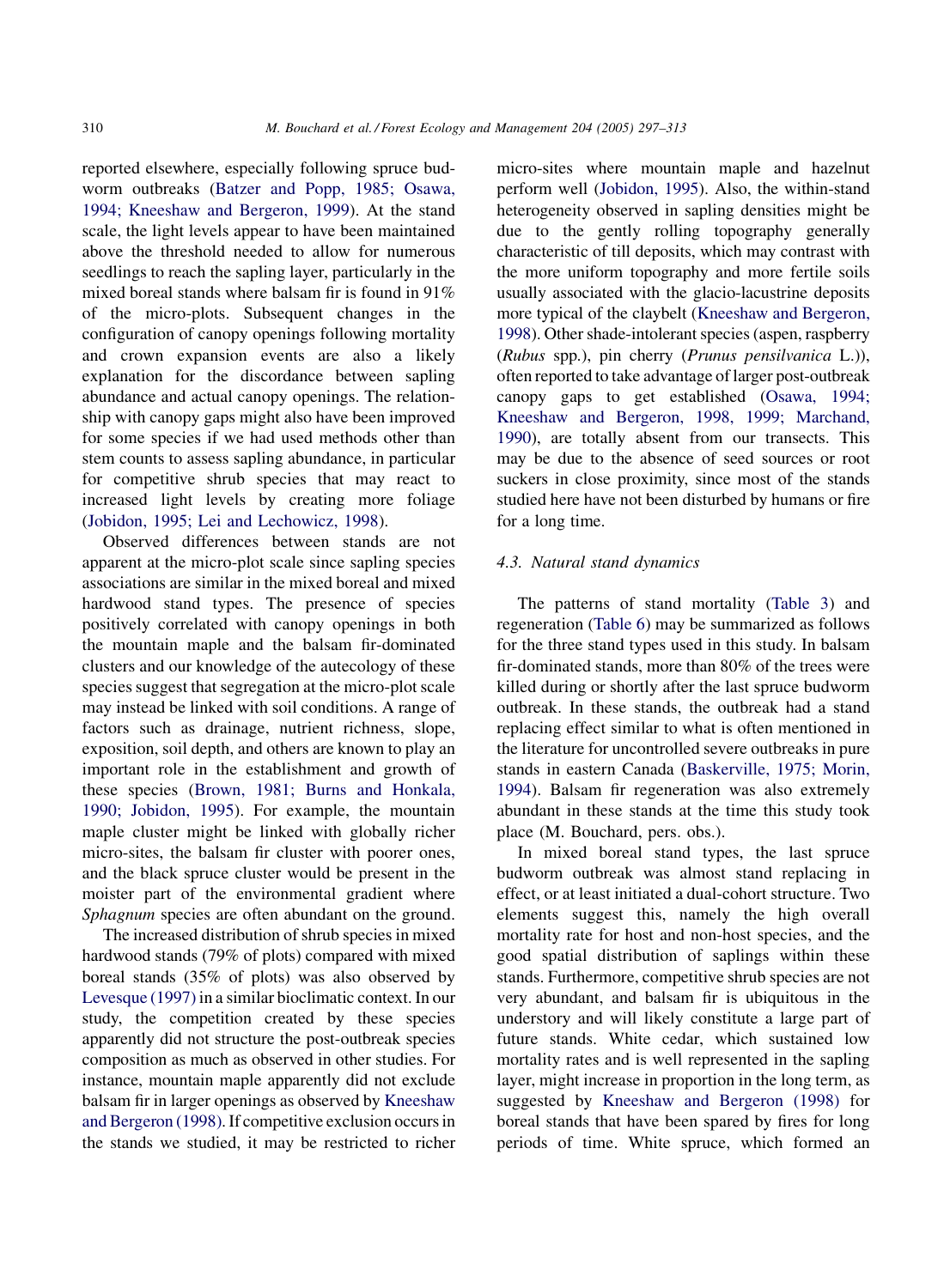<span id="page-14-0"></span>important proportion of the pre-outbreak stands, may have suffered unusually high mortality rates during the last outbreak compared to the preceding ones (see [Blais, 1981\)](#page-15-0). White spruce regeneration appears scarce in the sapling layer (75 saplings/ha, 80 times less than balsam fir), and therefore the pre-outbreak proportion of mature white spruce (108 stems/ha, of which 36 survived) may not be reconstituted from the present generation alone, even if this species generally has a higher survival rate than fir during the stem exclusion phase [\(Fye and Thomas, 1963\)](#page-15-0).

A form of gap dynamics may be driving forest succession in the mixed hardwood stands, given the significant presence of a long-lived species (yellow birch) able to close canopy openings laterally ([Payette](#page-16-0) [et al., 1990\)](#page-16-0). However, there are important differences from typical hardwood forests further south, such as the absence of northern hardwood species which intercept light efficiently (e.g. sugar maple and beech), the relatively open canopies and the ubiquitous sapling community. Thus the traditional gap/non-gap contrast is probably less stark in our mixed hardwood stands as it is in deciduous forests. The outbreak also has had a long-term effect on species composition, and as in mixed boreal stands, white cedar's abundant regeneration and low mortality indicate that this species is likely to take advantage of the recent openings to increase its presence in future stands. The case of yellow birch is more complex: even if saplings are relatively scarce (59 stems/ha), mature individuals can persist for 200 years or more in the dominant canopy, and the occasional accession of isolated saplings might be sufficient to sustain this species in unmanaged conditions.

### 5. Conclusions

The last spruce budworm outbreak had different consequences for the different stand types, ranging from a stand replacing effect in balsam fir-dominated stands, to the emergence of multi-level canopy structures in mixed boreal stands and quasi-gap dynamics in mixed hardwood stands. All these regeneration patterns seem to be part of a spatial continuum linked with site factors. Our results also indicate that these mortality and regeneration events occurred in a synchronized manner at the regional scale following massive host species mortality caused by the last spruce budworm outbreak.

From a silvicultural perspective, researchers have suggested for a long time that by promoting mixed species stands, the softwood component could be protected against future infestations by the budworm ([Miller and Rusnock, 1993\)](#page-15-0). Our permanent plot and radial growth data indicate that at the local scale, and notwithstanding the technical feasibility of such a measure, this might be of limited applicability because site characteristics also appear to be an important factor in the region. In northern Témiscamingue, latesuccessional coniferous stands are mostly restricted to humid, relatively nutrient poor locations where boreal hardwoods (aspen, white birch) usually perform poorly. Our study concentrated on the stand scale and we did not specifically examine the effect of tree species composition on mortality at the landscape scale (e.g. [Bergeron et al., 1995; Su et al., 1996](#page-15-0)), however the overall observed mortality rates for host species were so high in all stand types that any such landscape-scale effect must have been limited. In our region, investing in particular management strategies to diminish mortality rates through the promotion of specific mixtures would probably be largely ineffective in the face of a spruce budworm outbreaks of a magnitude similar to the last outbreak of the 20th century.

#### Acknowledgements

We would like to thank H. Larose, J. Messier and S. Lutz for assisting with field work, A. de Römer and two anonymous reviewers for their very helpful comments on the manuscript. Funding for this study came from the NSERC-UQAT-UQAM Industrial Chair in Sustainable Forest Management, Tembec Inc., an NSERC-CFS partnership grant and the Ministère de l'Éducation du Québec (Fonds de Recherche sur la Nature et les Technologies).

#### References

Anonymous, 2000. Normes d'inventaire forestier: les placetteséchantillons permanentes. Ministère des Ressources Naturelles du Québec, Direction des Inventaires Forestiers, Forêt Québec, p. 201.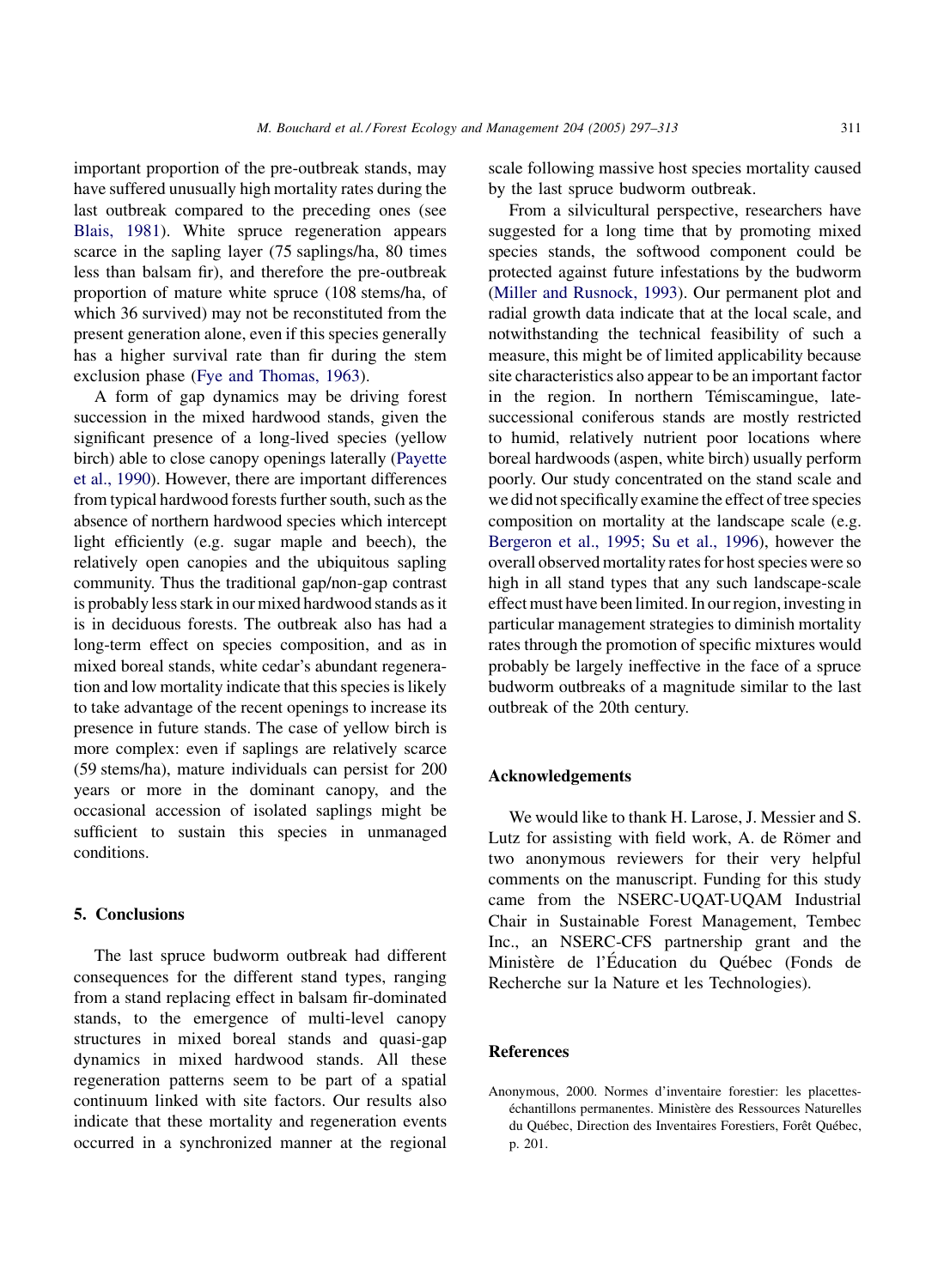- <span id="page-15-0"></span>Archambault, L., Gagnon, R., Pelletier, G., Chabot, M., Bélanger, L., 1990. Influence du drainage et de la texture du dépôt sur la vulnérabilité du Sapin baumier et de l'Épinette blanche aux attaques de la Tordeuse des bourgeons de l'épinette. Can. J. For. Res. 20, 750–756.
- Ban, Y., Xu, H., Bergeron, Y., Kneeshaw, D.D., 1998. Gap characteristics and larch regeneration in old-growth Larix gmelini boreal forests of northeastern China. J. Veg. Sci. 9, 529–536.
- Bartemucci, P., 2002. Overstory influences on understory plant communities and light environments in mixed wood boreal forests of Québec. Master Thesis. Université du Québec à Montréal, Montréal, Canada.
- Baskerville, G.L., 1975. Spruce budworm: super-silviculturist. For. Chron. 51, 4–6.
- Battles, J.J., Fahey, T.J., Harney, E.M.B., 1995. Spatial patterning in the canopy gap regime of a subalpine Abies-Picea forest in the northeastern United States. J. Veg. Sci. 6, 807–814.
- Batzer, H.O., Popp, M.P., 1985. Forest succession following a spruce budworm outbreak in Minnesota. For. Chron. 61, 75–80.
- Bergeron, Y., Leduc, A., Morin, H., Joyal, C., 1995. Balsam fir mortality following the last spruce budworm outbreak in northwestern Quebec. Can. J. For. Res. 25, 1375–1384.
- Bergeron, Y., Leduc, A., 1998. Relationships between change in fire frequency and mortality due to spruce budworm outbreak in the southern Canadian boreal forest. J. Veg. Sci. 9, 492–500.
- Blais, J.R., 1958. The vulnerability of balsam fir to spruce budworm attack in northern Ontario, with special reference to the physiological age of trees. For. Chron. 34, 405–422.
- Blais, J.R., 1981. Mortality of balsam fir and white spruce following a spruce budworm outbreak in the Ottawa River watershed in Quebec. Can. J. For. Res. 11, 620–629.
- Brown, J.-L., 1981. Les forêts du Témiscamingue. Études Écologiques No. 5. Laboratoire d'Écologie Forestière, Université Laval, Québec.
- Burns, R.M., Honkala, B.H. (Eds.), 1990. Sylvics of North America: 1. Conifers; 2. Hardwoods. USDA For. Serv. Agr. Handbook 654. USDA, 877 pp.
- Canham, C.D., Denslow, J.S., Platt, W.J., Runkle, J.R., Spies, T.A., White, P.S., 1990. Light regimes beneath closed canopies and tree-fall gaps in temperate and tropical forests. Can. J. For. Res. 20, 620–631.
- Capuccino, N., Lavertu, D., Bergeron, Y., Régnière, J., 1998. Spruce budworm impact, abundance and paratism rate in a patchy landscape. Oecologia 114, 236–242.
- Chen, H.Y.H., Popadiouk, R.V., 2002. Dynamics of North American mixedwoods. Environ. Rev. 10, 137–166.
- Dubé, S., Plamondon, A.P., Rothwell, R.L., 1995. Watering-up after clear-cutting on forested wetlands of the St. Lawrence lowland. Water Resources Res. 31, 1741–1750.
- Dupont, A., Bélanger, L., Bousquet, J., 1991. Relationships between balsam fir vulnerability to spruce budworm and ecological site conditions of fir stands in central Québec. Can. J. For. Res. 21, 1752–1759.
- Fye, R.E., Thomas, J.B., 1963. Regeneration of balsam fir and spruce about fifteen years following release by spruce budworm attack. For. Chron. 39, 385–397.
- Ghent, A.W., Fraser, D.A., Thomas, J.B., 1957. Studies of regeneration in forest stands devastated by the spruce budworm. For. Sci. 3, 184–208.
- Gosselin, J., Grondin, P., Saucier, J.-P., 1998. Rapport de Classification Écologique: Sapinière à Bouleau Jaune de L'ouest. Document RN98-3079. Ministère des Ressources Naturelles du Québec, Direction des Inventaires Forestiers, 160 pp.
- Grenier, D.J., 2003. Histoire des feux au nord du Témiscamingue, Québec. Master Thesis. Université du Québec en Abitibi-Témiscamingue, Rouyn-Noranda, Québec.
- Grondin, P., Ansseau, C., Bélanger, L., Bergeron, J.-F., Bergeron, Y., Bouchard, A., Brisson, J., De Grandpré, L., Gagnon, G., Lavoie, C., Lessard, G., Payette, S., Richard, P.J.H., Saucier, J.-P., Sirois, L., Vasseur, L., 1996. Écologie forestière. In: Bérard, J., Côté, M. (Coords.), Manuel de Foresterie. Les Presses de l'Université Laval, Sainte-Foy, Québec, 1428 pp.
- Holmes, R.L., 1997. Dendrochronology program library, version 1997-1. Laboratory of Tree-ring Research, University of Arizona, Tucson.
- Jobidon, R., 1995. Autécologie de quelques espèces de compétition d'importance pour la régénération forestière au Québec. Revue de Littérature. Mémoire de Recherche Forestière No. 117. Ministère des Ressources Naturelles du Québec, 180 pp.
- Kemp, W.P., Simmons, G.A., 1979. The influence of stand factors on paratism of spruce budworm eggs by Trichogramma minutum. Environ. Entomol. 8 (6), 685–688.
- Kneeshaw, D.D., Bergeron, Y., 1998. Canopy gap characteristics and tree replacement in the southeastern boreal forest. Ecology 79 (3), 783–794.
- Kneeshaw, D.D., Bergeron, Y., 1999. Spatial and temporal pattern of seedling and sapling recruitment within canopy gaps caused by spruce budworm. Ecoscience 6 (2), 214–222.
- Legendre, P., Legendre, L., 1998. Numerical Ecology. Elsevier, New York, p. 356.
- Lei, T.T., Lechowicz, M.J., 1998. Diverse responses of maple saplings to forest light regimes. Ann. Bot. 82, 9–19.
- Levesque, F., 1997. Conséquences de la dynamique de la mosaïque forestière sur l'intégrité écologique du parc national Forillon. Master Thesis. Laval University, Sainte-Foy, Québec.
- Maclean, D.A., 1980. Vulnerability of fir-spruce stands during uncontrolled spruce budworm outbreaks: a review and discussion. For. Chron. 56, 213–221.
- Maclean, D.A., MacKinnon, W.E., 1997. Effects of stand and site characteristics on susceptibility and vulnerability of balsam fir and spruce to spruce budworm in New Brunswick. Can. J. For. Res. 27, 1859–1871.
- Marchand, S., 1990. Dynamique de la régénération naturelle de jeunes sapinières boréales du centre du Québec. Mémoire de Maîtrise. Université Laval, Sainte-Foy, Québec.
- Miller, A., Rusnock, P., 1993. The rise and fall of the silvicultural hypothesis in spruce budworm (Choristoneura fumiferana) management in eastern Canada. For. Ecol. Manage. 61, 171– 189.
- Ministère des Ressources Naturelles du Québec, 2000. Les régions écologiques du Québec méridional (troisième version) à